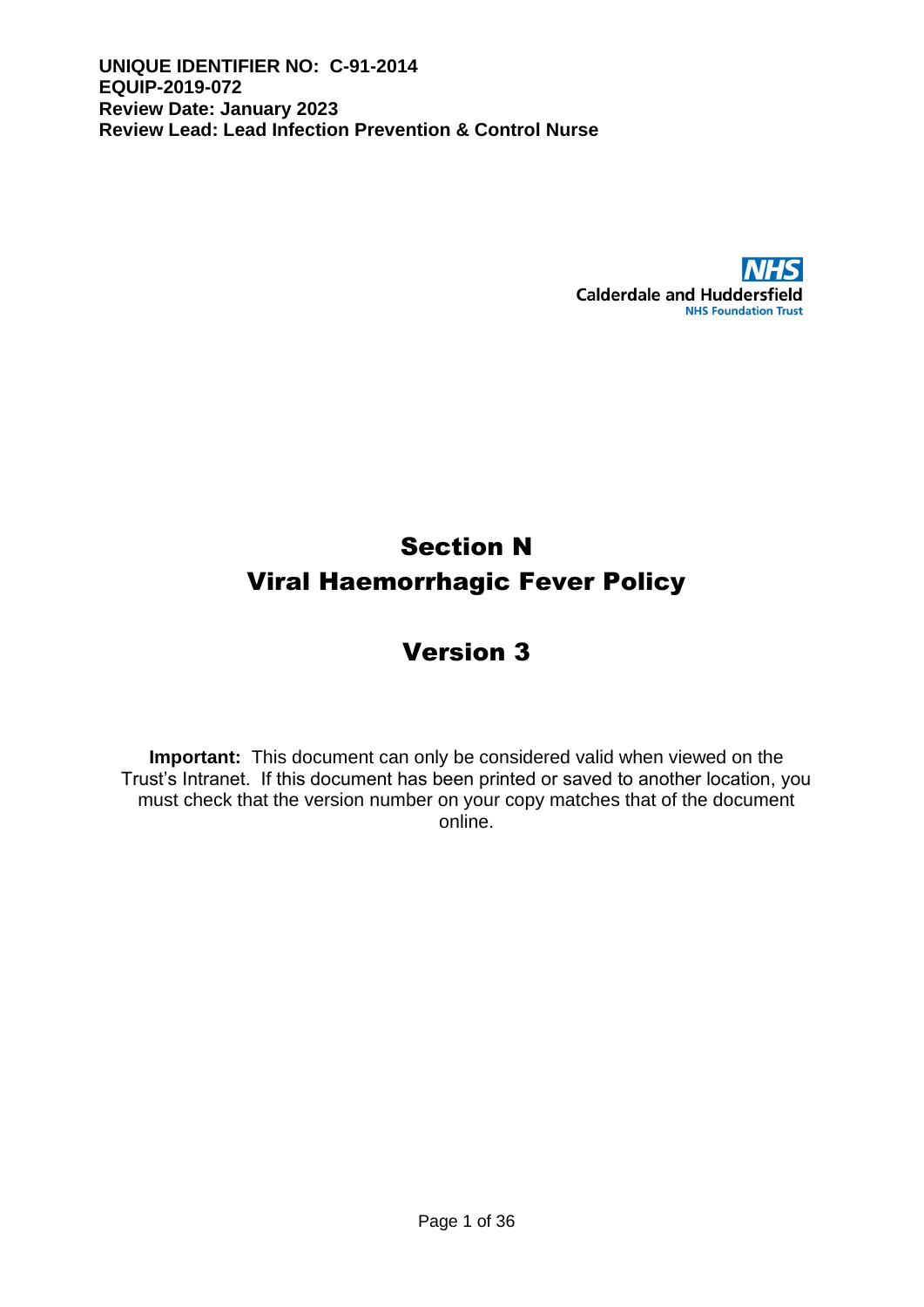| <b>Document Summary</b>                                 |                           |                  |                                                                     |               |
|---------------------------------------------------------|---------------------------|------------------|---------------------------------------------------------------------|---------------|
| <b>Unique Identifier Number</b>                         |                           |                  | C-91-2014                                                           |               |
| <b>Status</b>                                           |                           | <b>Ratified</b>  |                                                                     |               |
| <b>Version</b>                                          |                           | 3                |                                                                     |               |
| <b>Implementation Date</b>                              |                           |                  | September 2014                                                      |               |
| <b>Current/Last Review Date</b>                         |                           |                  | January 2020, January 2017                                          |               |
| <b>Next Formal Review</b>                               |                           |                  | January 2023                                                        |               |
| <b>Sponsor</b>                                          |                           |                  | Director of Infection Prevention & Control                          |               |
| <b>Author</b>                                           |                           |                  | <b>Senior Infection Prevention &amp; Control Nurse</b>              |               |
| Where available                                         |                           |                  | <b>Trust Intranet</b>                                               |               |
| <b>Target audience</b>                                  |                           | <b>All Staff</b> |                                                                     |               |
| <b>Ratifying Committee</b>                              |                           |                  |                                                                     |               |
| <b>Executive Board</b>                                  |                           |                  |                                                                     | 19 March 2020 |
| <b>Consultation Committee</b>                           |                           |                  |                                                                     |               |
| <b>Committee Name</b>                                   |                           |                  | <b>Committee Chair</b>                                              | <b>Date</b>   |
| <b>Infection Prevention and Control</b>                 |                           |                  | Consultant                                                          | January 2020  |
| Committee                                               |                           |                  | Microbiologist /                                                    |               |
|                                                         |                           |                  | Infection Prevention &                                              |               |
|                                                         |                           |                  | <b>Control Doctor</b>                                               |               |
| <b>Other Stakeholders Consulted</b>                     |                           |                  |                                                                     |               |
| <b>Emergency Department Consultant</b>                  |                           |                  |                                                                     |               |
| Does this document map to other Regulator requirements? |                           |                  |                                                                     |               |
| The Control of Substances                               |                           |                  |                                                                     |               |
| <b>Hazardous to Health CoSHH</b>                        |                           |                  |                                                                     |               |
| Health & Social Care Act 2008                           |                           |                  | Part 2:4,5,6,7,9,10. Part:3                                         |               |
| <b>Document Version Control</b>                         |                           |                  |                                                                     |               |
| V <sub>3</sub>                                          |                           |                  | This policy has been revised and updated in accordance with         |               |
|                                                         |                           |                  | national guidelines. The summary of actions has been updated to     |               |
|                                                         |                           |                  | reflect room use within the Emergency Department. Policy in brief   |               |
|                                                         | removed key points added. |                  |                                                                     |               |
| V <sub>2</sub>                                          |                           |                  | This policy has been revised and updated in accordance with         |               |
|                                                         |                           |                  | national guidelines. Classification of VHF has been changed from    |               |
|                                                         |                           |                  | low, moderate or high probability to low possibility of VHF or high |               |
|                                                         |                           |                  | possibility of VHF. The risk assessment section has been updated    |               |
|                                                         |                           |                  | and the algorithm is now contained within the body of the policy. A |               |
|                                                         |                           |                  | summary of roles and actions has been included as a quick           |               |
|                                                         |                           |                  | reference guide. Links to relevant DH documents have been           |               |
|                                                         | updated.                  |                  |                                                                     |               |
| V <sub>1</sub>                                          |                           |                  | This is a new policy focusing on the management of suspected or     |               |
|                                                         |                           |                  | confirmed cases of Viral Haemorrhagic Fever.                        |               |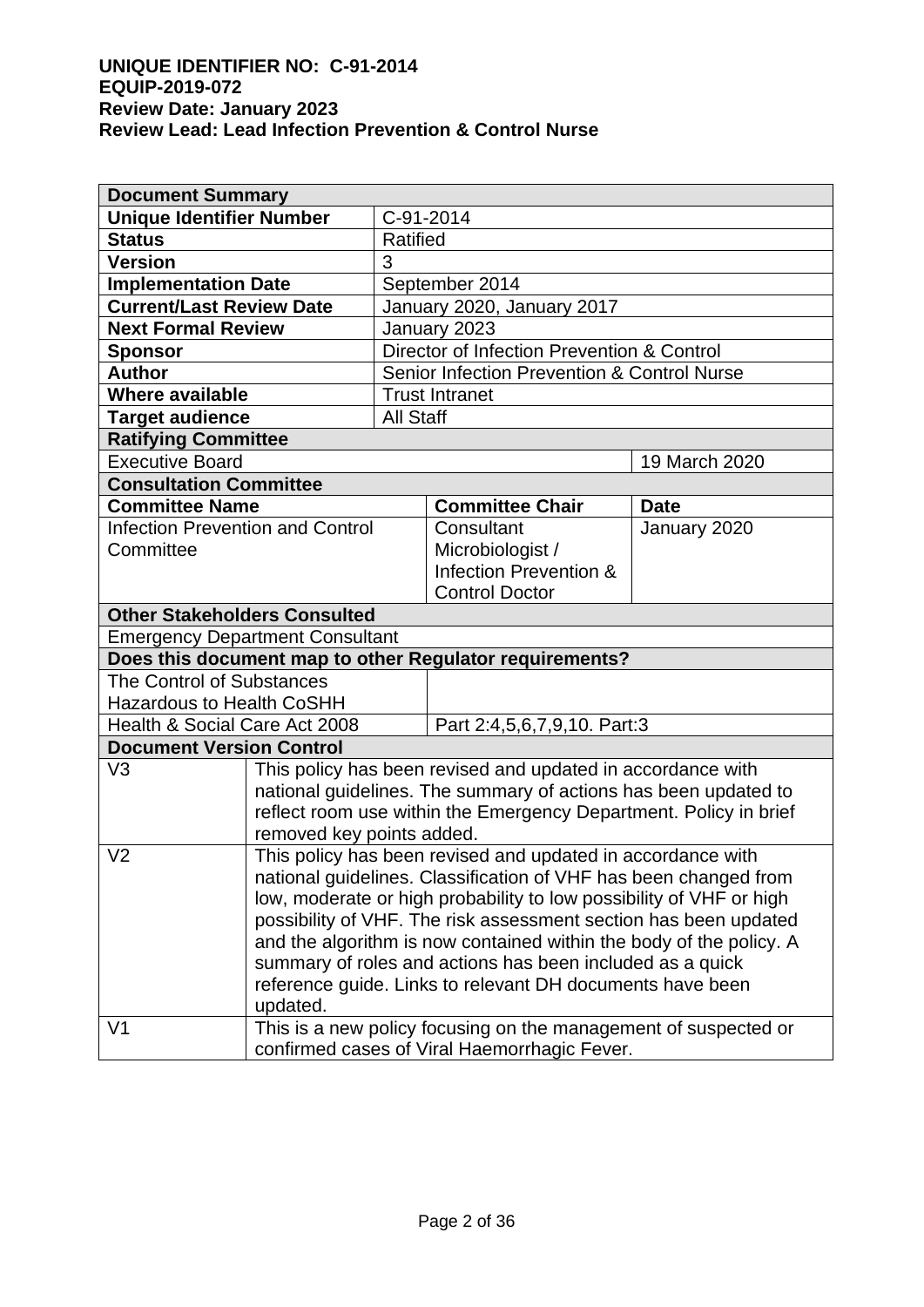## **Contents**

#### **Section Page**

| 1.  | Introduction                                        | 4              |
|-----|-----------------------------------------------------|----------------|
| 2.  | Purpose                                             | 4              |
| 3.  | <b>Definitions</b>                                  | 4              |
| 4.  | <b>Duties</b>                                       | 4              |
| 5.  | <b>Key Points</b>                                   | 5              |
| 6.  | Symptoms                                            | 5              |
| 7.  | Transmission                                        | 5              |
| 8.  | <b>Risk Assessment</b>                              | 6              |
| 9.  | <b>Summary of Roles and Actions</b>                 | $\overline{7}$ |
| 10. | Patients categorised as low possibility of VHF      | 11             |
| 11. | Patients categorised as high possibility of VHF     | 13             |
| 12. | Patient with confirmed VHF                          | 17             |
| 13. | Identification of contacts                          | 18             |
| 14. | VHF sample testing advice                           | 19             |
| 15. | Transport and packaging                             | 20             |
| 16. | Transfer of a patient                               | 21             |
| 17. | Additional information: cleaning, waste, linen      | 22             |
| 18. | Dissemination and implementation                    | 23             |
| 19. | Monitoring compliance with this procedural document | 23             |
| 20. | Training and Implementation                         | 23             |
| 21. | <b>Trust Equalities Statement</b>                   | 24             |
| 22. | References                                          | 24             |
| 23. | <b>Useful links</b>                                 | 24             |

# **Appendices**

| 1.               | <b>VHF Risk Assessment Flowchart</b>    | 26 |
|------------------|-----------------------------------------|----|
| 2.               | Management in acute hospitals (summary) | 27 |
| 3.               | Infectivity / transmission              | 28 |
| 4.               | PPE: Donning and Doffing                | 30 |
| 5.               | Waste                                   | 32 |
| 6.               | <b>After Death Care</b>                 | 35 |
| $\overline{7}$ . | Staff contact list                      | 36 |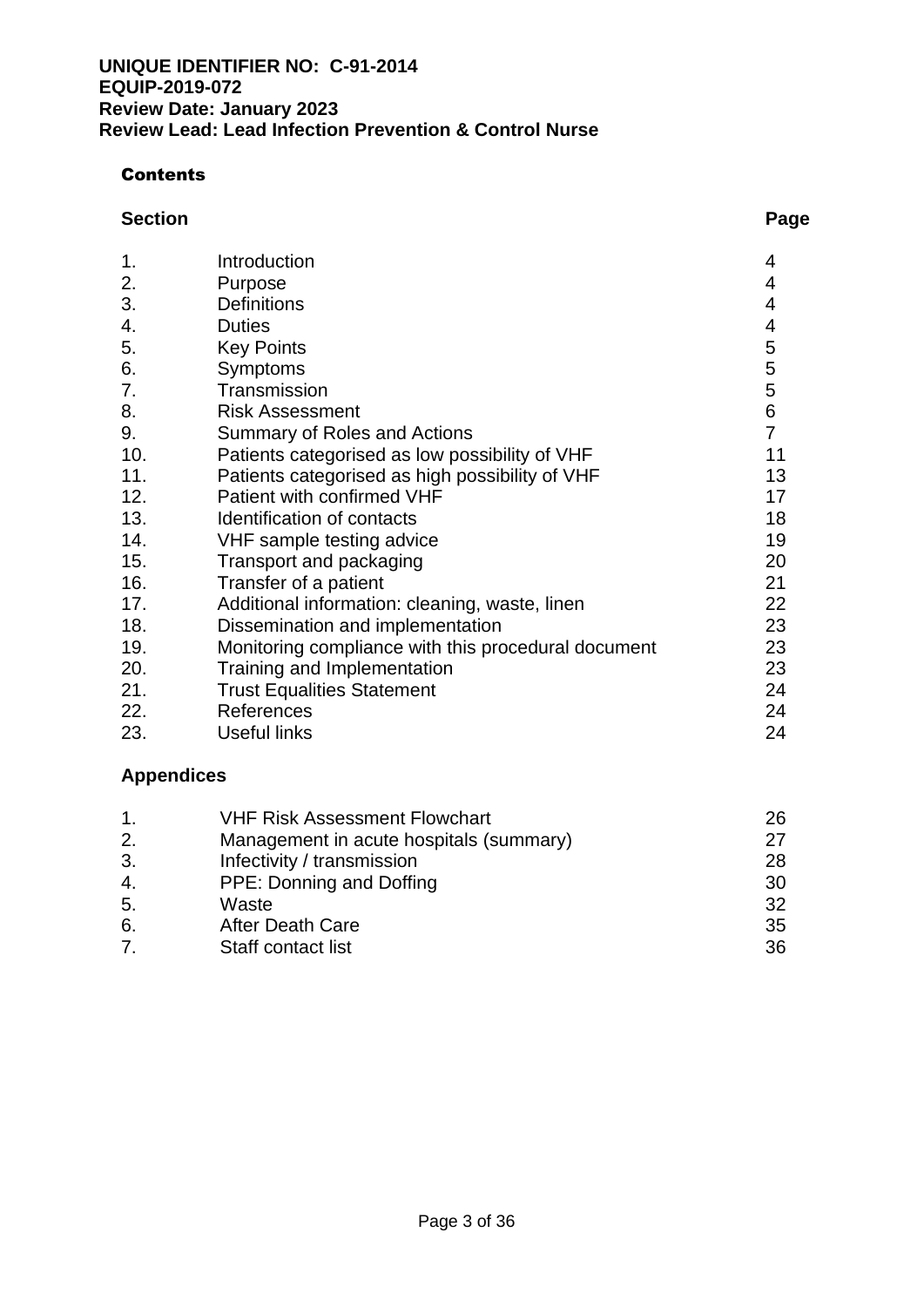## 1. Introduction

Viral haemorrhagic fevers (VHFs) are severe and life-threatening viral diseases that have been reported in parts of **Africa, South America, the Middle East and Eastern Europe.** They are of particular public health importance because they can spread within a hospital setting; they have a high case fatality rate; they are difficult to recognise and detect rapidly and there is no effective treatment (DH 2015).

Environmental conditions in the UK do not support the natural reservoirs or vectors of any of the haemorrhagic fever viruses. All recorded cases of VHF in the UK have been acquired abroad, with the exception of one laboratory worker who sustained a needle-stick injury.

Information contained within this policy is taken from DH guidance which can be accessed via the following link: [https://www.gov.uk/government/uploads/system/uploads/attachment\\_data/file/](https://www.gov.uk/government/uploads/system/uploads/attachment_data/file/534002/Management_of_VHF_A.pdf) [534002/Management\\_of\\_VHF\\_A.pdf](https://www.gov.uk/government/uploads/system/uploads/attachment_data/file/534002/Management_of_VHF_A.pdf)

## 2. Purpose

The purpose of this policy aims to eliminate or minimise the risk of transmission to healthcare workers and others coming into contact with an infected patient.

# 3. Definitions

- **Contact:** exposure to an infected person or their blood and body fluids, excretions or tissues following the onset of their fever
- **Endemic:** regularly occurring in a country or district
- **Vector:** an animal, usually an insect or a tick, that transmits microorganisms – and therefore the diseases they cause – from person to person or from infected animals to human beings
- **Viral haemorrhagic fevers:** a group of illnesses that are caused by several distinct families of viruses: arenaviruses, filoviruses, bunyaviruses and flaviviruses

# 4. Duties

The Chief Executive is responsible for ensuring that there are effective Infection Control arrangements in the Trust.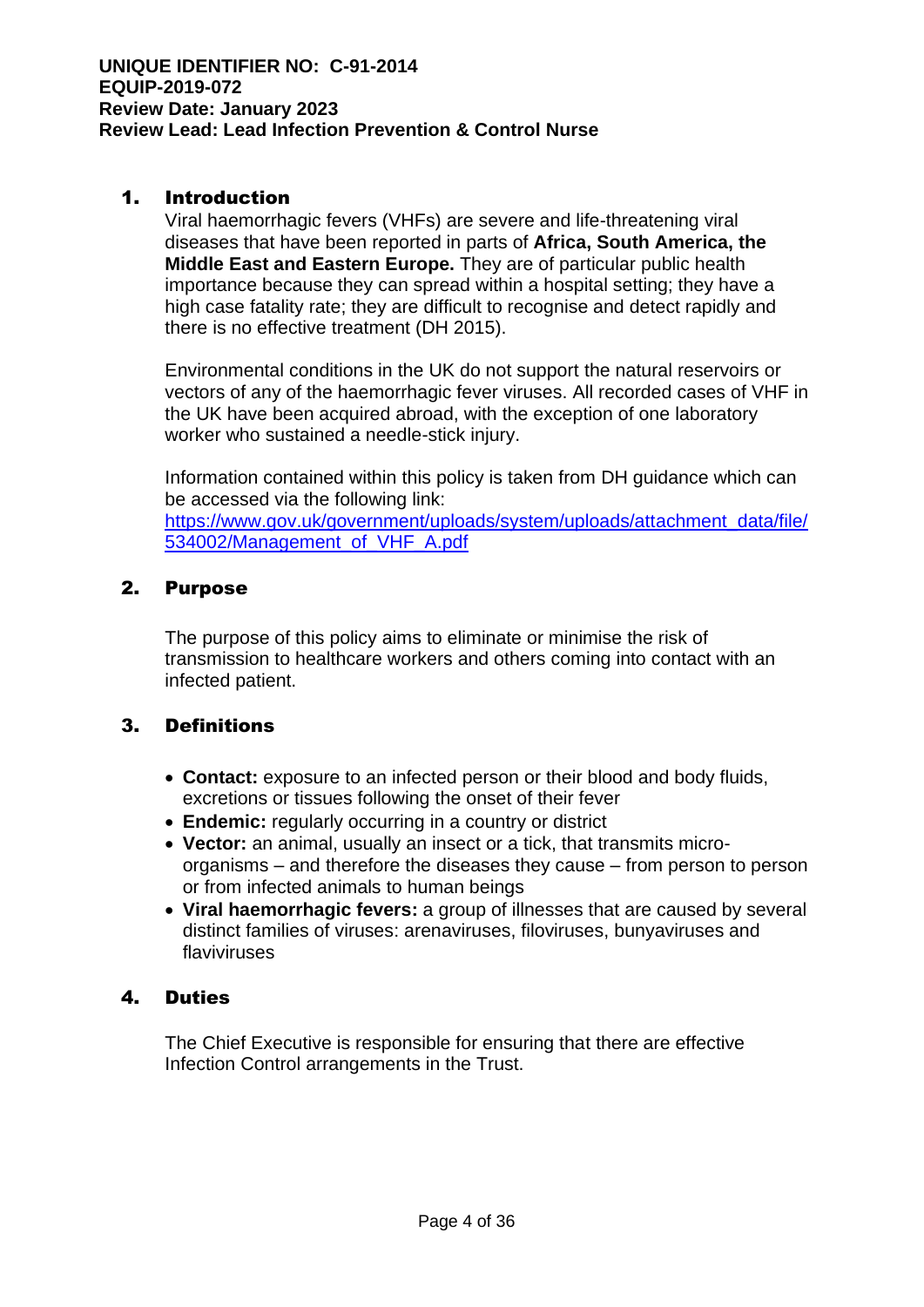# 5. Key Points

VHF is a collective name for infectious diseases causing haemorrhagic symptoms. They are of particular concern as they have a high case fatality rate, and difficult to recognise/detect rapidly with no effective treatment.

- Environmental conditions in the UK do not support natural reservoirs or vectors of any of the haemorrhagic fever viruses but transmission is possible within the healthcare setting, therefore strict Infection prevention and control precautions are essential to protect to protect staff and other patients from cross infections
- In addition to fever, symptoms may include headache, sore throat, general malaise, diarrhoea, vomiting, bleeding and severe bruising
- Please print off the risk assessment algorithm or view on full screen, the text is very small
- See the Action points: these are detailed points within the policy which give guidance to individual staff groups
- Key staff should be allocated to the patient as soon as risk is identified. These include a senior member of the medical team (dr) to assess the patient, one staff nurse assigned to give patient care, assist medic and one healthcare assistant to act as 'runner'
- Remove all unecessary equipment from the area and collect the Ebola Box, (ED majax cupboard), this contains items you will require for the care of this episode.
- Display 'High Level 1' yellow signage in the area
- A list of all staff members in contact with the patient must be kept including clinical and non-clinical staff (Appendix 7)

# 6. Symptoms

The incubation period of Ebola virus disease ranges from 2 to 21 days. The onset of illness is sudden, with fever, headache, joint and muscle pain, sore throat and intense weakness. Diarrhoea and vomiting may be significant. Some patients may develop a rash, red eyes, hiccups, impaired kidney and liver function, and internal and external bleeding.

Ebola virus disease is fatal in between 40 to 90% of all clinically ill cases, depending on the virus species, patients' age and many other factors (PHE 2019).

# 7. Transmission

The virus is then transmitted from **person to person through direct contact with the blood, secretions, organs or other bodily fluids of infected persons**. People can also become infected through **contact with objects,**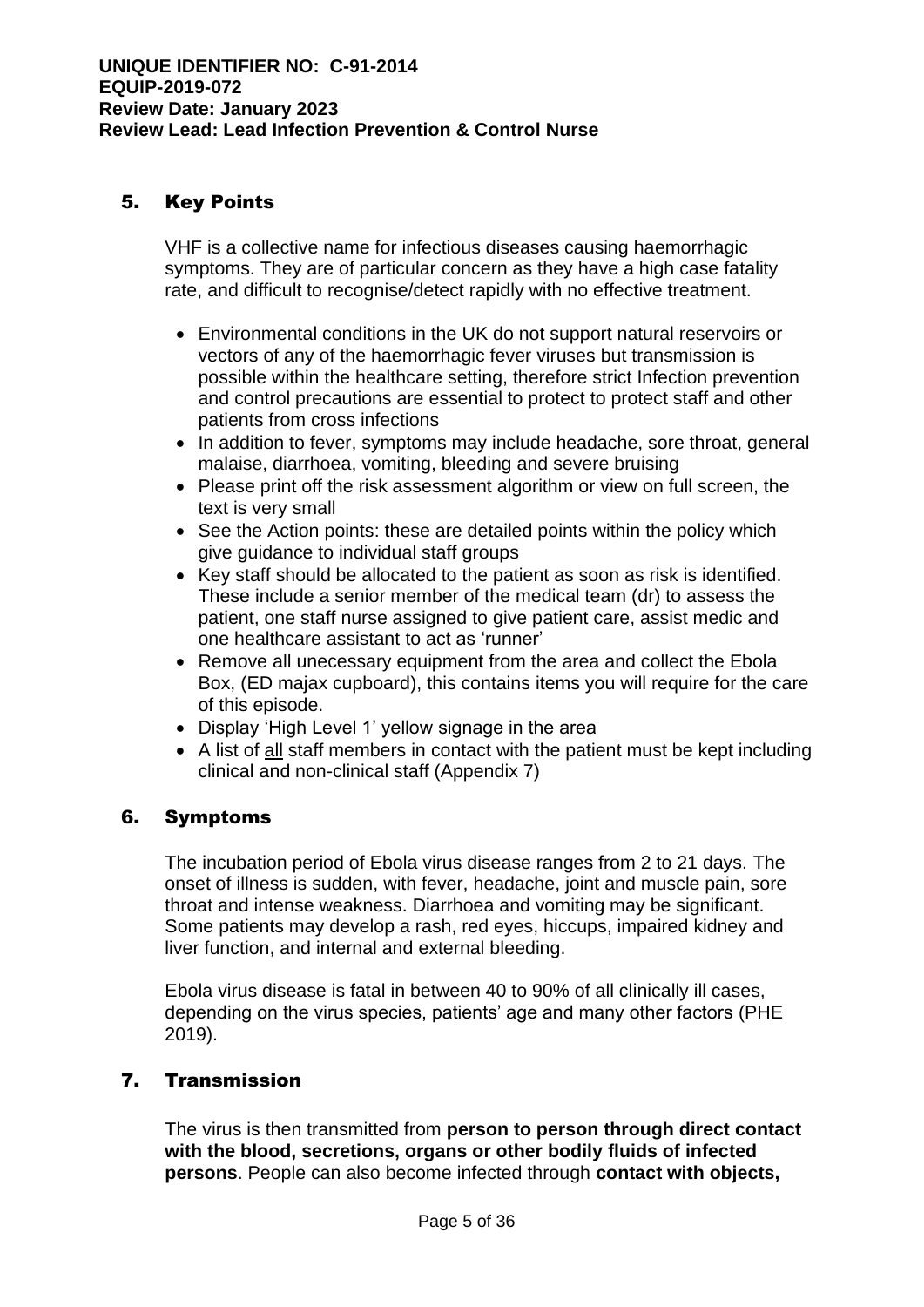**such as needles or soiled clothing**, that have been contaminated with infected secretions.

Ebola is not spread through routine, social contact (such as shaking hands or sitting next to someone) with asymptomatic individuals. There is no evidence of transmission of Ebola virus through intact skin or through small droplet spread, such as coughing or sneezing (PHE 2019)

## 8. Risk assessment

Initiating the patient risk assessment algorithm should become normal practice in Emergency Departments or Acute Medical Units for any patient who has a fever [≥37.5°C] or history of fever in the previous 24 hours and a relevant travel history or epidemiological exposure within 21 days (DH 2015). Such patients should be isolated and any further assessment carried out by staff wearing appropriate personal protective equipment (PPE) as indicated in Appendix 1. Full details regarding enhanced PPE, donning and doffing can be found in Appendix 4.

The flowchart will establish the patient's VHF risk category, which will determine the subsequent management of the patient and the level of protection for staff (DH 2015).

The risk to staff may change over time, depending on the patient's symptoms, the results of diagnostic tests and / or information from other sources. Patients with VHF can deteriorate rapidly.

Standard precautions and strict adherence to recommended infection control practices are paramount to ensure that staff are not put at risk whilst the initial risk assessment is carried out. **Therefore, compliance with Standard Precautions is essential throughout the patient's journey**.

Additional information that may assist with the subsequent risk assessment and which should be clearly documented includes:

- Dates of travel
- Routes of travel (to include details of transit flights)
- Precise details of where in the affected country the patient has been
- Activities in the affected country: to include details of hospital admissions, voluntary work, contact with animals – specifically bats, primates and antelopes.
- Sexual contact in affected country
- Any contact with persons known to have or suspected of having Ebola
- Past history of fever / rigors in the preceding 24 hours
- Any bleeding or bruising to include details of nosebleed, bloody diarrhoea, haematuria.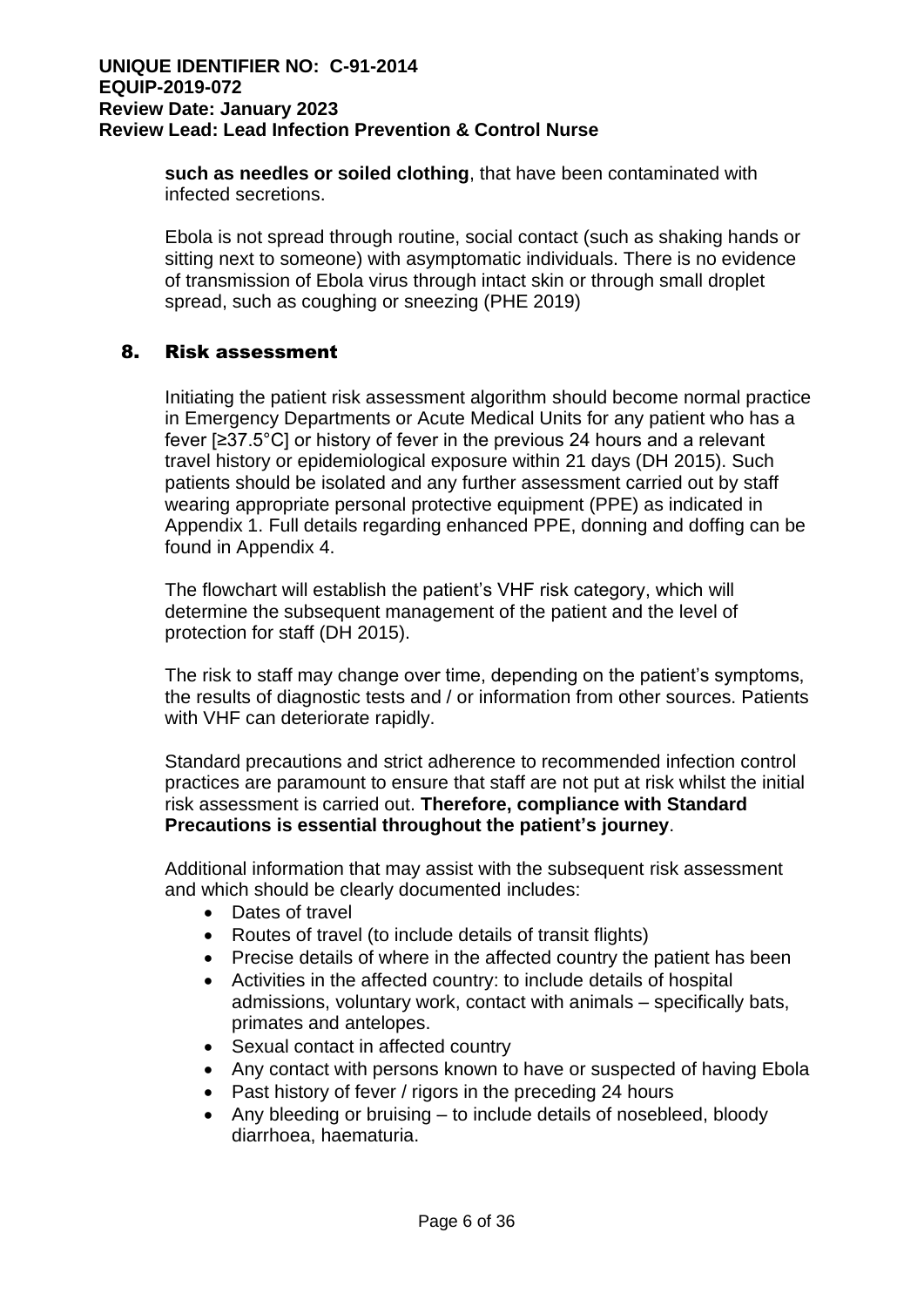Guidance on the risk assessment and management of viral haemorrhagic fevers (including Ebola) by the Advisory Committee on Dangerous Pathogens (ACDP) is the principle source of guidance for clinicians risk assessing and managing suspected cases. The guidance and associated risk assessment algorithm can be seen in Appendix 1of this policy and the full document is also available via the following link:

[https://www.gov.uk/government/uploads/system/uploads/attachment\\_data/file/534002](https://www.gov.uk/government/uploads/system/uploads/attachment_data/file/534002/Management_of_VHF_A.pdf) [/Management\\_of\\_VHF\\_A.pdf](https://www.gov.uk/government/uploads/system/uploads/attachment_data/file/534002/Management_of_VHF_A.pdf)

# 9. Summary of Roles and Actions

| <b>Staff</b>                                                                                  | <b>Actions</b>                                                                                                                                                                                                                                                                                                                                                                                                                                                                                                                                                                                                                                                                                                                                                                                                                                                                                                          |
|-----------------------------------------------------------------------------------------------|-------------------------------------------------------------------------------------------------------------------------------------------------------------------------------------------------------------------------------------------------------------------------------------------------------------------------------------------------------------------------------------------------------------------------------------------------------------------------------------------------------------------------------------------------------------------------------------------------------------------------------------------------------------------------------------------------------------------------------------------------------------------------------------------------------------------------------------------------------------------------------------------------------------------------|
|                                                                                               |                                                                                                                                                                                                                                                                                                                                                                                                                                                                                                                                                                                                                                                                                                                                                                                                                                                                                                                         |
| <b>Emergency</b><br><b>Department (ED)</b><br><b>Receptionist /</b><br><b>Receiving staff</b> | Ascertain whether the patient has had a fever of $> 37.5^{\circ}$ C<br>OR h/o fever in the past 24 hours and a travel history<br>OR epidemiological exposure within 21 days.<br>(The following link can be used for up-to-date information of areas<br>of known risk for VHFs.<br>https://www.gov.uk/guidance/viral-haemorrhagic-fevers-origins-<br>reservoirs-transmission-and-quidelines)<br>If not, proceed as usual; if 'yes', inform senior medical and nursing<br>staff immediately. Patients identified as being at risk of VHF should<br>not sit in the general waiting room prior to assessment but should<br>be isolated immediately, including isolation from relatives, at least<br>until after the initial assessment has been completed.<br><b>CRH: Minors room</b><br><b>HRI:</b> The clinic room behind reception adjacent to the children's<br>play area. Using the access door behind main reception. |

| <b>Staff</b>                                                                                   | <b>Actions</b>                                                                                |  |
|------------------------------------------------------------------------------------------------|-----------------------------------------------------------------------------------------------|--|
|                                                                                                |                                                                                               |  |
|                                                                                                | Senior member of the medical team to be the lead clinician                                    |  |
|                                                                                                | Number of staff in contact with the patient to be restricted to necessary staff only i.e.     |  |
|                                                                                                | One clinician and one staff nurse to be assigned to care for the patient; one HCA to act as a |  |
| runner.                                                                                        |                                                                                               |  |
|                                                                                                | <b>Print off the flow chart</b> – Appendix 1 of this document.                                |  |
| Ongoing list of all staff members in contact with the patient to kept – including clinical and |                                                                                               |  |
|                                                                                                | non-clinical staff. (List can be found in Appendix 7).                                        |  |
|                                                                                                | Display 'High Level 1' precaution signs to the area.                                          |  |
|                                                                                                | Request staff nurse and HCA to backfill department from Site commander.                       |  |
| <b>ED Medical staff</b>                                                                        | If a VHF risk is identified                                                                   |  |
|                                                                                                | Use the risk assessment algorithm Appendix 1 to ascertain                                     |  |
|                                                                                                | the level of risk i.e. low or high possibility of VHF                                         |  |
|                                                                                                | Inform the Duty Microbiologist and the IPCT of any                                            |  |
|                                                                                                | suspected cases and liaise regarding risk assessment and                                      |  |
|                                                                                                | management.                                                                                   |  |
|                                                                                                | • Ensure enhanced IPC precautions are followed as outlined in                                 |  |
|                                                                                                | this policy (page 11) for low possibility of VHF, page 13 for                                 |  |
|                                                                                                | high possibility of VHF).                                                                     |  |
|                                                                                                | Take a full history from the patient – see page 6 this policy                                 |  |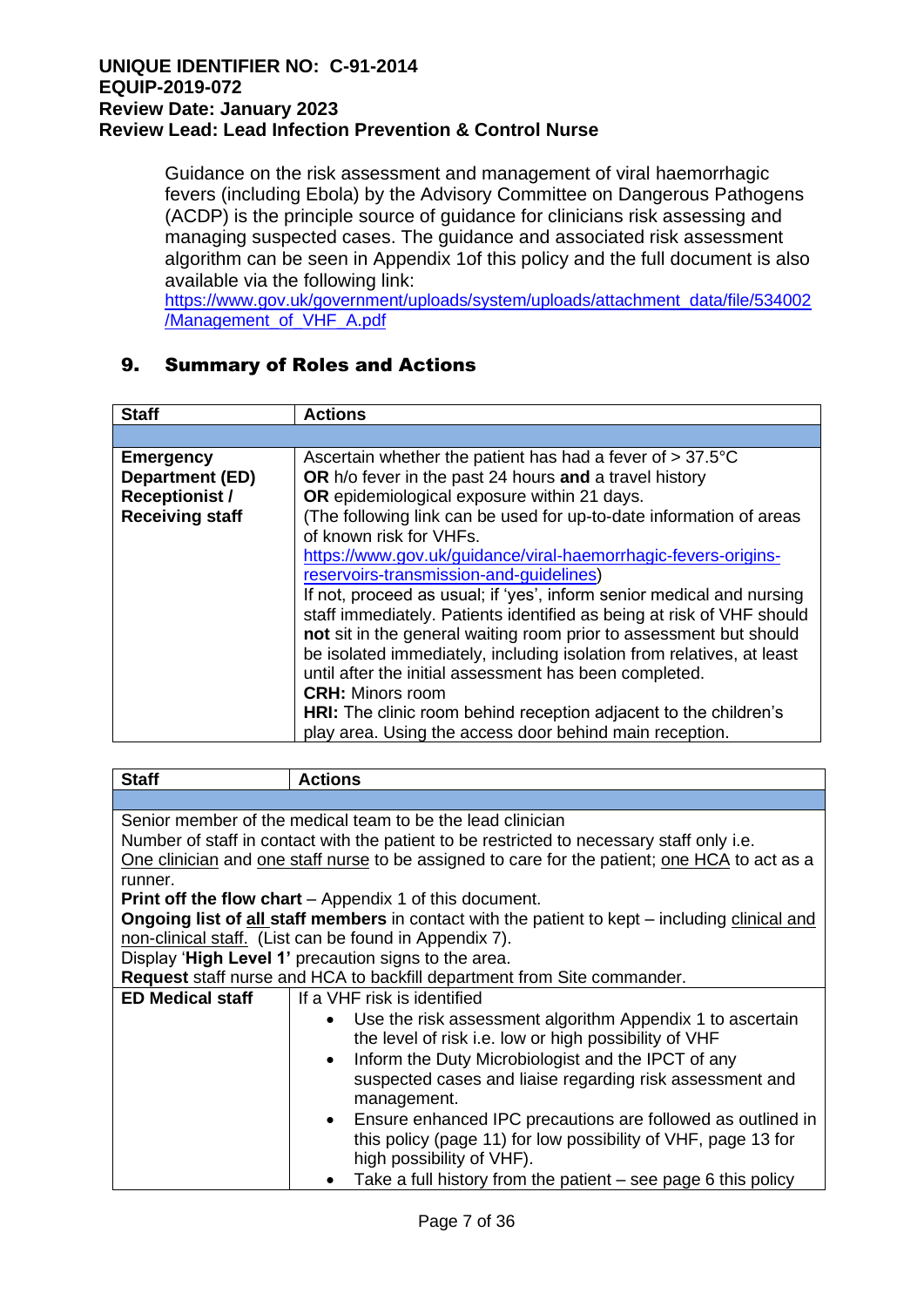| • Diagnostic tests according to low or high possibility of VHF –<br>please refer to flow chart Appendix 1<br>Any specimens taken from the patient must have an<br>$\bullet$    |
|--------------------------------------------------------------------------------------------------------------------------------------------------------------------------------|
| 'Infection Risk' sticker attached.                                                                                                                                             |
| • DO NOT use Sysmex machine in A&E.                                                                                                                                            |
| • DO NOT perform ABG using normal machine - can be<br>obtained using iSTAT, cartridges available from<br>Biochemistry.                                                         |
| • Ensure samples are not in contact with the paper request<br>form – the request form must be placed in the correct slot<br>within the pathology bags.                         |
| • If the patient's test is VHF positive, contact the High Level<br>Isolation Unit (HLIU) at the Royal Free London NHS<br>Foundation Trust: Tel - 020 7794 0500 and ask for the |
| Infectious Disease Consultant on-call.                                                                                                                                         |

| <b>Staff</b>                              | <b>Actions</b>                                                                                                                                                                                                                                                                                                                                                                                                                                                                                                                                                                                                                                                                                                                                                                                                                                                                                                                                                                                                                                                                                                                                                                                                                                                                                                                                                                                                                                                                                     |
|-------------------------------------------|----------------------------------------------------------------------------------------------------------------------------------------------------------------------------------------------------------------------------------------------------------------------------------------------------------------------------------------------------------------------------------------------------------------------------------------------------------------------------------------------------------------------------------------------------------------------------------------------------------------------------------------------------------------------------------------------------------------------------------------------------------------------------------------------------------------------------------------------------------------------------------------------------------------------------------------------------------------------------------------------------------------------------------------------------------------------------------------------------------------------------------------------------------------------------------------------------------------------------------------------------------------------------------------------------------------------------------------------------------------------------------------------------------------------------------------------------------------------------------------------------|
|                                           |                                                                                                                                                                                                                                                                                                                                                                                                                                                                                                                                                                                                                                                                                                                                                                                                                                                                                                                                                                                                                                                                                                                                                                                                                                                                                                                                                                                                                                                                                                    |
| <b>ED Nurse and</b><br>designated 'buddy' | Ensure that the patient is isolated immediately in the assigned<br>areas i.e.<br><b>CRH:</b> Minors clinic room use clinic rooms across/adjacent for<br>relatives and for donning / doffing PPE.<br>HRI: The clinic room behind reception adjacent to the children's<br>play area. Using the access door behind main reception adjacent<br>area to be used for donning / doffing PPE and relatives to be<br>seated in adjoining chair area. Children's play area to be emptied<br>and closed to all visitors. Staff will need to add portable suction<br>and portable oxygen canister to room.<br>Remove as much non-cleanable equipment as possible from the<br>room prior to the patient's arrival<br>Gather the required PPE equipment i.e. the 'Ebola box'<br>and use according to the level of risk<br>Obtain a hard, sealable container from the Lab in which<br>$\bullet$<br>specimens may be transported safely to the Lab: inform<br>Portering staff when these need to be taken.<br>Attach an 'Infection Risk' sticker to all specimens<br>obtained from the patient.<br>Inform Lab staff in advance by telephone that samples<br>$\bullet$<br>are being sent from a patient with suspected VHF and<br>whether the patient is high risk or low risk. Do not send<br>specimens via the pneumatic air tube system.<br>Samples must be transported within a hard, sealed<br>container (obtainable from Path Lab) - by hand - directly<br>to the Lab and handed to a member of the Lab staff |
|                                           | Donning and doffing of PPE must be in accordance with<br>$\bullet$<br>the procedure outlined in Appendix 4.<br>Display 'High Level 1' signage to the area<br>٠<br>Use single-use / disposable equipment where able<br>$\bullet$<br>Use disposable crockery and cutlery<br>$\bullet$<br>Process linen according to Lab results (PCR): segregate                                                                                                                                                                                                                                                                                                                                                                                                                                                                                                                                                                                                                                                                                                                                                                                                                                                                                                                                                                                                                                                                                                                                                     |
|                                           | and store safely until these are available. If PCR results                                                                                                                                                                                                                                                                                                                                                                                                                                                                                                                                                                                                                                                                                                                                                                                                                                                                                                                                                                                                                                                                                                                                                                                                                                                                                                                                                                                                                                         |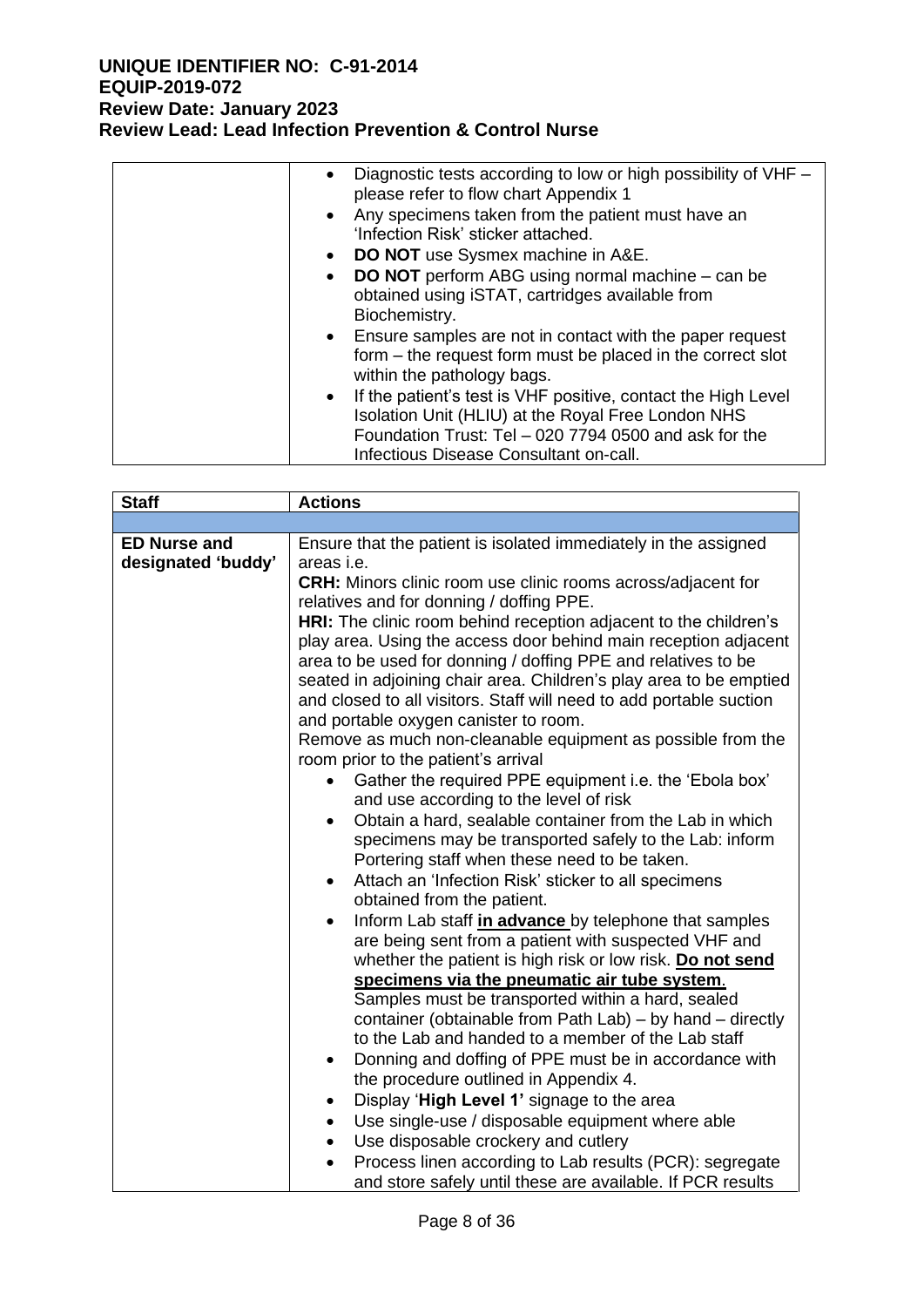| are negative, reusable linen should be processed as<br>infected linen i.e. water-soluble bag and clear outer bag.<br>If positive PCR result, all linen to be disposed of as<br>Category A waste (see Appendix 5).<br>Provide a dedicated commode and disposable pans and<br>$\bullet$ |
|---------------------------------------------------------------------------------------------------------------------------------------------------------------------------------------------------------------------------------------------------------------------------------------|
| Vernagel for patient use                                                                                                                                                                                                                                                              |
| Notify porters of any suspected or high probability cases<br>$\bullet$<br>in order to prompt them to supply the appropriate waste<br>bins.                                                                                                                                            |
| All waste to be disposed of Category A waste - See App.<br>$\bullet$<br>5 for step-by-step waste disposal process. Waste should<br>be securely stored pending laboratory results.                                                                                                     |

| <b>Staff</b>                                                       | <b>Actions</b>                                                                                                                                                                                                                                                                                                                                                                                                                                                                                                                                                                                                     |
|--------------------------------------------------------------------|--------------------------------------------------------------------------------------------------------------------------------------------------------------------------------------------------------------------------------------------------------------------------------------------------------------------------------------------------------------------------------------------------------------------------------------------------------------------------------------------------------------------------------------------------------------------------------------------------------------------|
|                                                                    |                                                                                                                                                                                                                                                                                                                                                                                                                                                                                                                                                                                                                    |
| <b>Duty Microbiologist</b><br>/ Infection Control<br><b>Doctor</b> | Provide advice on the initial management of a suspected<br>$\bullet$<br>VHF case<br>Inform the on-call Manager, Duty Matron and Executive<br>$\bullet$<br>Director on-call of the possibility of a patient with Ebola in<br>the Trust<br>If the malaria screen is negative from a patient meeting<br>$\bullet$<br>the case definition, liaise with the Imported Fever Service<br>- Tel: 0844 7788990 to arrange VHF testing when<br>indicated and for advice regarding ongoing management<br>of patients with confirmed VHF prior to transfer to a HLIU.<br>(Alternative telephone numbers: 01980 612 100 or 07789 |
|                                                                    | 031672.<br>Access to VHF testing is only available through the<br>IFS.<br>Inform PHE (Tel: 0113 386 0300) and the DIPC of any<br>$\bullet$<br>confirmed or cases deemed to be at high risk of VHF                                                                                                                                                                                                                                                                                                                                                                                                                  |

| <b>Staff</b> | <b>Actions</b>                                                |  |
|--------------|---------------------------------------------------------------|--|
|              |                                                               |  |
| <b>DIPC</b>  | Instigate an Outbreak Control Group / major Outbreak Control  |  |
|              | Group as required and update the Executive team as necessary. |  |

| <b>Staff</b> | <b>Actions</b>                                                                                                                                        |
|--------------|-------------------------------------------------------------------------------------------------------------------------------------------------------|
|              |                                                                                                                                                       |
| <b>IPCNs</b> | Attend the Department and work closely with staff, the Duty<br>Microbiologist / ICD / DIPC to provide advice and support<br>regarding IPC precautions |

| <b>Staff</b>   | <b>Actions</b>                                                                                                                                                                                                                                                           |
|----------------|--------------------------------------------------------------------------------------------------------------------------------------------------------------------------------------------------------------------------------------------------------------------------|
|                |                                                                                                                                                                                                                                                                          |
| Path Lab staff | Provide suitable, sealable container for the transport of<br>specimens from A/E to the Lab.<br>As soon as available, telephone Malaria results, whether positive<br>or negative, to the appropriate department.<br>Testing of specimens for patient management should be |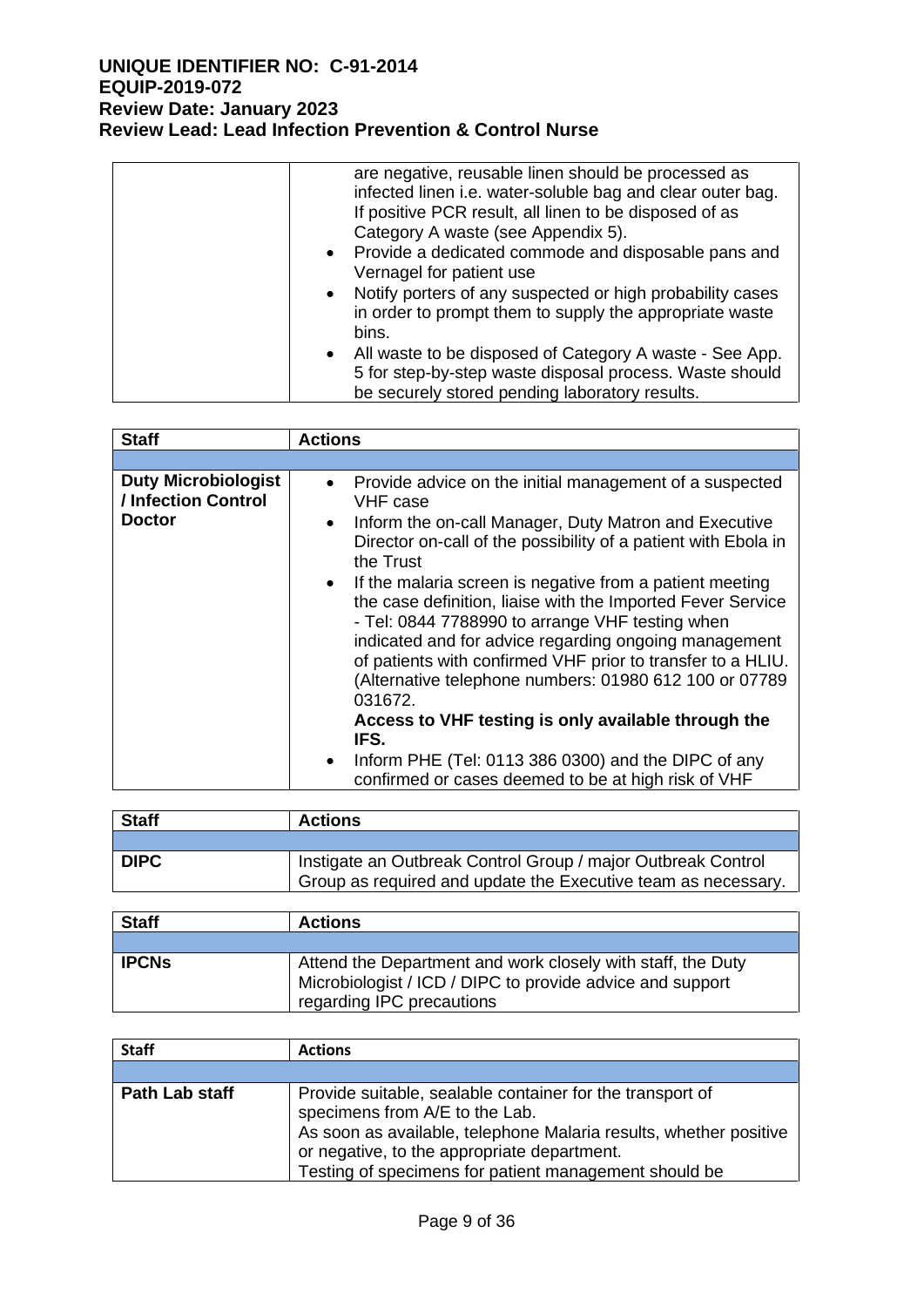| performed using containment level 2 (CL2) laboratory                           |
|--------------------------------------------------------------------------------|
| procedures.<br>If specimens need to be sent for further testing, transport and |
| packaging information can be found on page 20 of this policy.                  |

| <b>Staff</b>             | <b>Actions</b>                                                                                                                                                                                                                                                                            |
|--------------------------|-------------------------------------------------------------------------------------------------------------------------------------------------------------------------------------------------------------------------------------------------------------------------------------------|
|                          |                                                                                                                                                                                                                                                                                           |
| <b>Cleaning services</b> | It is possible that the virus can survive for several hours when<br>dried onto surfaces such as door knobs and worktops and up to<br>several days in body fluids such as blood at room temperature.<br>However, it is easily inactivated at higher temperatures and by<br>soap and water. |
|                          | Low possibility of VHF:<br>PPE as outlined in this policy i.e. hand hygiene, disposable<br>gloves and apron, standard precautions, Tristel clean.                                                                                                                                         |
|                          | <b>High possibility of VHF:</b><br>Enhanced PPE as outlined in this policy; standard precautions<br>and Tristel clean. Cleaning staff can wear a surgical face mask<br>rather than an FFP3 mask if the patient is no longer in the room.                                                  |
|                          | <b>Confirmed case of VHF:</b>                                                                                                                                                                                                                                                             |
|                          | Enhanced PPE as outlined in this policy, including FFP3 face<br>mask; standard precautions, Tristel clean, HPV clean following<br>patient's discharge.                                                                                                                                    |
|                          | All patient equipment and cleaning equipment used should be<br>left in the room for HPV treatment.                                                                                                                                                                                        |
|                          | Opportunistic Tristel clean of doffing room and corridor as clinical<br>situation allows.                                                                                                                                                                                                 |

| <b>Staff</b>           | <b>Actions</b>                                                                                                                                                                                                                                                                                                                                                                                                                                                                                                                                                                                                      |  |  |
|------------------------|---------------------------------------------------------------------------------------------------------------------------------------------------------------------------------------------------------------------------------------------------------------------------------------------------------------------------------------------------------------------------------------------------------------------------------------------------------------------------------------------------------------------------------------------------------------------------------------------------------------------|--|--|
|                        |                                                                                                                                                                                                                                                                                                                                                                                                                                                                                                                                                                                                                     |  |  |
| <b>Portering staff</b> | • Transport specimens to the Lab $-$ on request $-$ in a hard,<br>sealed container and <b>hand to</b> a member of the Lab staff.<br>Deliver a 360 litre bin for CRH or a 770 litre bin for HRI to<br>$\bullet$<br>the waste room: this should be clearly labelled as<br><b>Category A Waste</b><br>• Deliver a number of 'Wiva bins' and a linen skip (to be<br>used to hold the yellow bags for waste disposal) to the<br>outside of the room where the patient is being nursed<br>• The yellow clinical waste bags must be placed in a 60-<br>litre Wiva bin prior to removal from the ward / department<br>area. |  |  |

| <b>Staff</b>    | <b>Actions</b>                                                                                                                                                                                          |
|-----------------|---------------------------------------------------------------------------------------------------------------------------------------------------------------------------------------------------------|
|                 |                                                                                                                                                                                                         |
| Radiology staff | Portable X-rays only until the results of the malaria screen are<br>available unless there is an over-riding clinical need – to be<br>discussed with on-call Microbiologist / Radiologist as necessary. |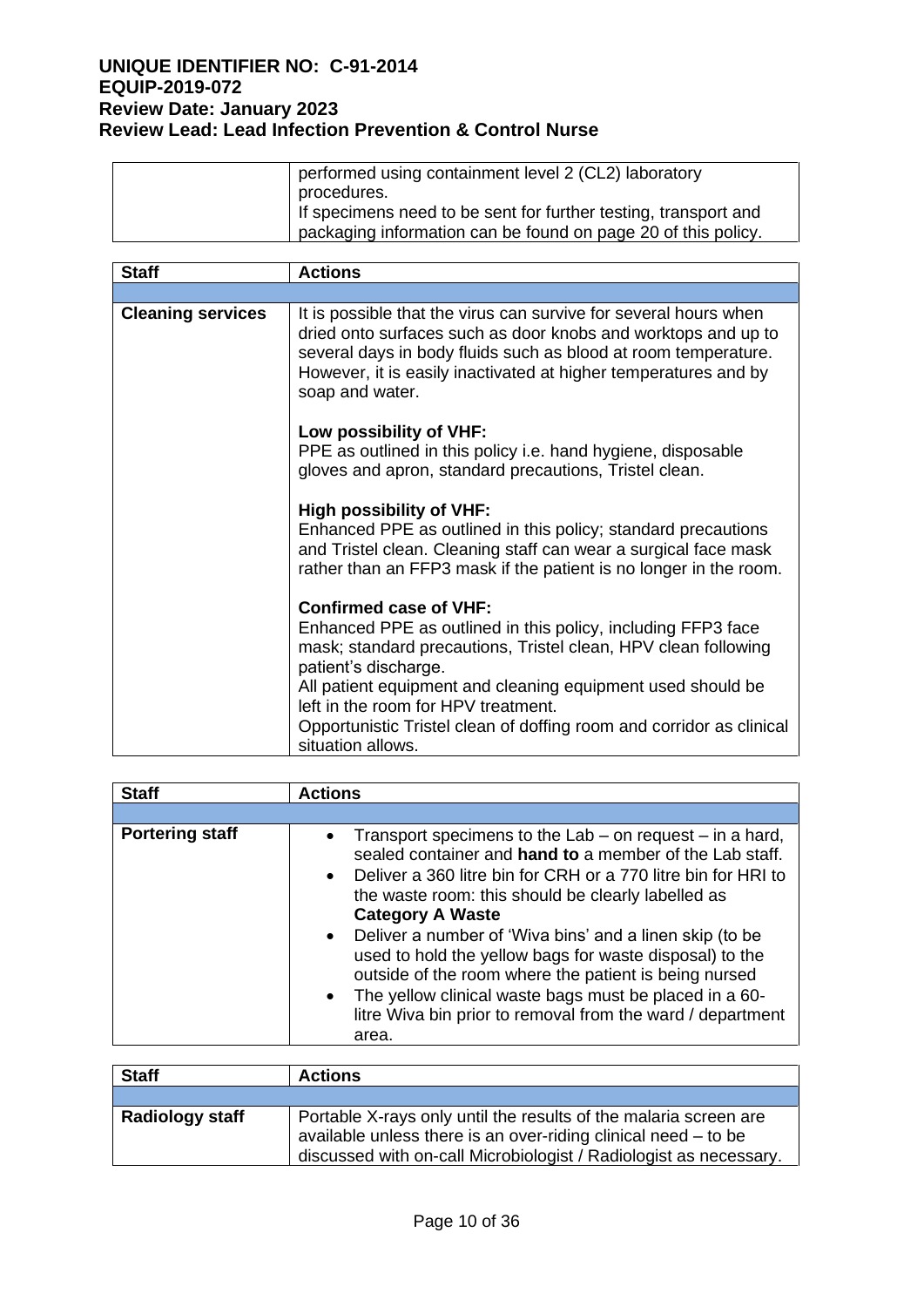**Communication:** no members of staff to discuss the possible case outside of CHFT or unnecessarily within CHFT, including the posting of messages on social media such as Facebook and Twitter. Staff members should not answer questions from the media – any media enquiries must be referred to the CHFT Communications Department.

# 10. Patients categorised as 'low possibility of VHF'

If an inpatient who is malaria negative has a continuing fever and relevant travel history, without diagnosis, discuss with the Infection Control Doctor / Consultant Microbiologist with a view to arranging VHF testing.

#### **NB: It is recommended that if a patient has extensive bruising or active bleeding, the lead clinician should manage the patient as 'high possibility of VHF'.**

#### **Infection control measures**

All staff should already be using standard precautions (hand hygiene, gloves plastic apron); if not, these must be immediately introduced.

| Infection control measures for patients with a LOW possibility of VHF                                                                                                                                                                                                              |                                                                                                                                                                                    |  |  |
|------------------------------------------------------------------------------------------------------------------------------------------------------------------------------------------------------------------------------------------------------------------------------------|------------------------------------------------------------------------------------------------------------------------------------------------------------------------------------|--|--|
| <b>Staff Protection</b>                                                                                                                                                                                                                                                            | <b>Control Measures</b>                                                                                                                                                            |  |  |
| <b>Isolate</b> patient in the designated area<br>immediately:<br><b>CRH:</b> Minors' clinic rooms adjacent rooms in<br>Minors to be used for relative(s) and for donning /<br>doffing PPE.                                                                                         | Remove as much non-cleanable<br>equipment from the room as possible<br>prior to the patient's arrival.<br>Provide a dedicated commode.                                             |  |  |
| <b>HRI:</b> The clinic room behind ED reception<br>adjacent to the children's play area. Using the<br>access door behind main reception. Adjacent<br>space to be used for donning / doffing PPE and<br>relative(s) in seated area.<br>Designated staff only and support staff e.g. | Any body fluids to be solidified using<br>the Vernagel sachets and disposed of,<br>along with the disposable bed pan, in<br>the yellow clinical waste bags as<br>Category A waste. |  |  |
| <b>IPCD/N</b><br><b>Standard precautions</b>                                                                                                                                                                                                                                       |                                                                                                                                                                                    |  |  |
| (See Standard Precautions Policy for full details:<br>http://intranet.cht.nhs.uk/chft-documentation/view-<br>document.php?docID=491                                                                                                                                                | Hand hygiene<br>Gloves<br>Apron                                                                                                                                                    |  |  |
| Additional protection for splash<br>inducing procedures                                                                                                                                                                                                                            | Fluid repellent surgical face-mask<br>Eye protection                                                                                                                               |  |  |
| Additional protection for potential aerosol<br>generating procedures based on risk assessment<br>for other infections known to be transmitted                                                                                                                                      | FFP3 respirator or EN certified<br>equivalent.                                                                                                                                     |  |  |
| through the airborne route.                                                                                                                                                                                                                                                        | Eye protection                                                                                                                                                                     |  |  |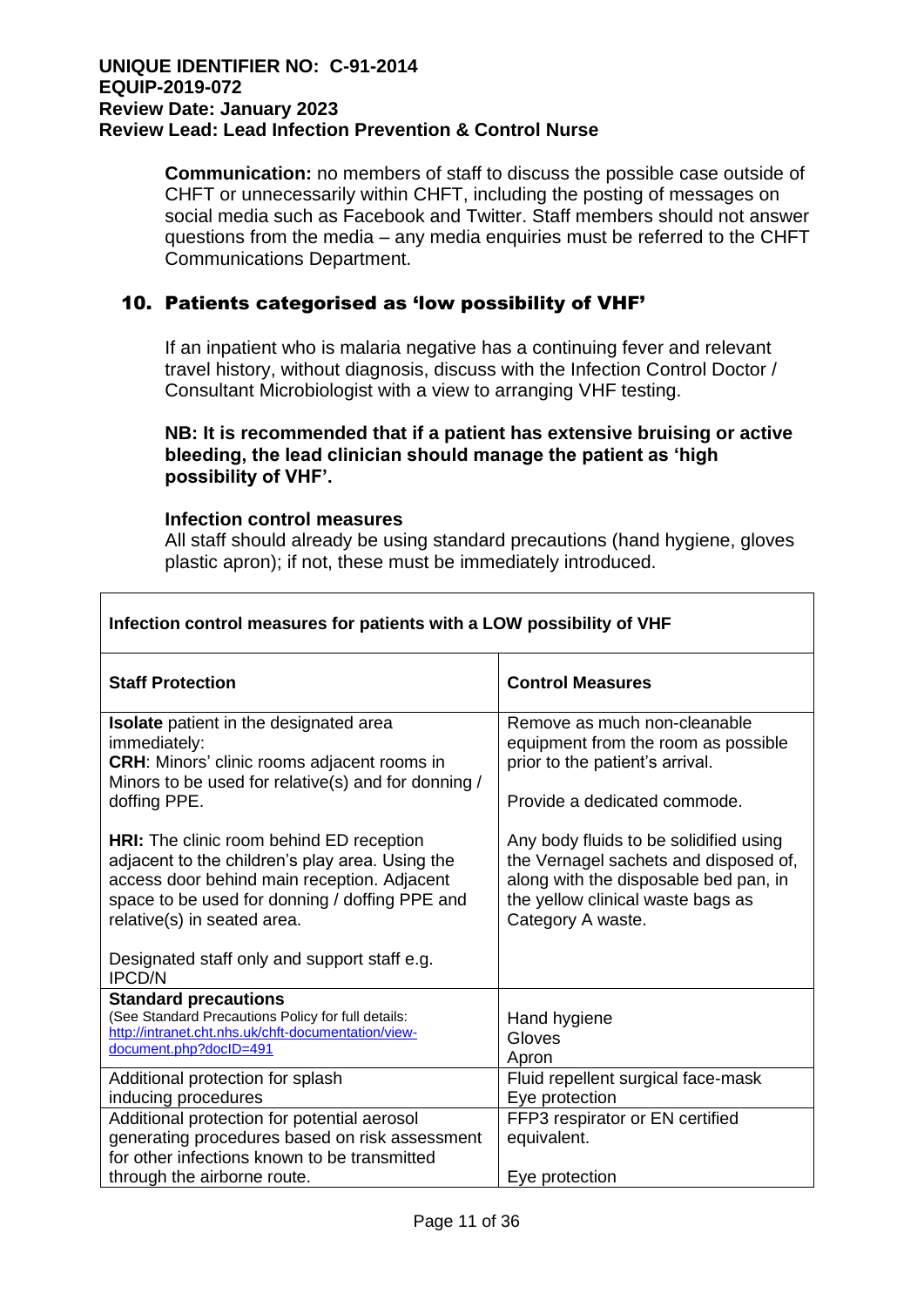| Potential aerosol-generating procedures<br>include:<br>Endotracheal intubation<br>Bronchoscopy<br>Airway suctioning<br>Positive pressure ventilation via facemask<br>$\bullet$<br>High frequency oscillatory ventilation<br>Central line insertion |  |
|----------------------------------------------------------------------------------------------------------------------------------------------------------------------------------------------------------------------------------------------------|--|
| Diagnostic sputum induction                                                                                                                                                                                                                        |  |
| Single use (disposable) equipment and supplies should be used. The use of a needle-free<br>intravenous system to eliminate the risk of needlestick injuries should be considered.                                                                  |  |

Any specimens obtained from the patient should have an 'Infection Risk' sticker applied.

| <b>Waste disposal:</b>                                                                                                                                               |                                                             |
|----------------------------------------------------------------------------------------------------------------------------------------------------------------------|-------------------------------------------------------------|
| ALL generated waste to be treated as<br><b>Category A waste.</b><br>Use yellow clinical waste bags (available in<br>Ebola boxes)<br>See Appendix 5 for full details. | Yellow clinical waste bags<br>Vernagel sachets<br>Wiva bins |

Patient to remain in A&E unless there are exceptional circumstances, such as a MAJAX, that requires movement to one of the identified areas below:

Ideally await malaria results prior to moving patient to a side-room:

**CRH:** Acute Floor 2D **HRI:** Ward 6

**Paediatric patients: CRH:** Room 27 on 3C or Room 34 on 3D. Transport to ward area to be via designated transport routes: portering staff with the assistance of security staff to clear the route.

**Diagnostic investigations:** see flowchart on pg. 7.

Malaria remains the most likely diagnosis and therefore screening for malaria is most urgent even if the patient has already had a malaria screen performed with a negative result.

#### **Specimens collected from patients categorised as 'low possibility of VHF'**

The main risk of infection to the healthcare worker when collecting the specimen is direct contact with blood or body fluids from the patient. The risk of exposure to VHF when collecting specimens from patients categorised as 'low possibility' is small, as an alternative diagnosis such as malaria is usually found.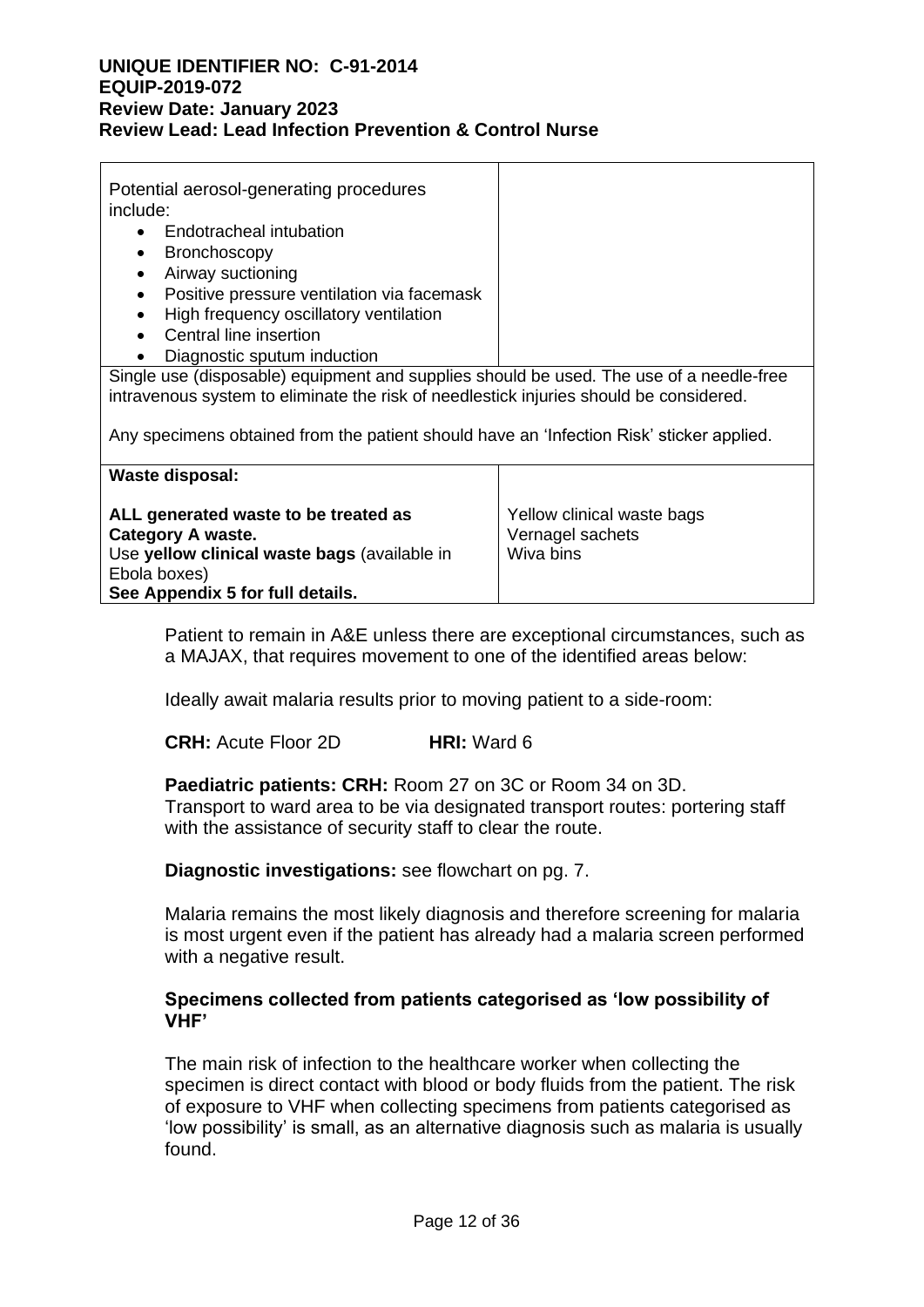Samples **must not be sent via the pneumatic air tube system.** They must be transported within a hard, sealed container – by hand – directly to the laboratory and **handed** to a member of the laboratory staff. A sealed container may be obtained from the laboratory. All specimens must have an 'Infection Risk' sticker attached.

Healthcare waste generated as a result of specimen collection from patients categorised as 'low possibility of VHF' must be treated as Category A infectious waste.

# 11. Patients categorised as 'high possibility of VHF'

The lead clinician who is responsible for the acute care of the patient should be a senior member of the medical team.

- If the malaria test is negative, discuss with the Infection Control Doctor / Consultant Microbiologist to arrange VHF test with the Imported Fever Service (IFS)
- Contact the Local Health Protection Unit (Tel: 0113 386 0300)
- If the patient's test is **VHF positive,** contact the HLIU (Royal Free London NHS Foundation Trust - Tel: 020 7794 0500 – ask for Infectious Disease Consultant on-call: full public health actions to be launched.
- If malaria test is positive and the patient has returned from a country affected by a current VHF outbreak, then dual infection should be considered and discussed with the Infection Control Doctor / Consultant Microbiologist.

It is recommended that, if a patient is bruised or bleeding or has uncontrolled diarrhoea or uncontrolled vomiting, the lead clinician should ensure that VHF testing is carried out and have an urgent discussion with HLIU concerning patient management and possible early transfer to the HLIU.

**Contact details:** Royal Free London NHS Foundation Trust, London. **Telephone** 020 7794 0500 OR 0844 848 0700 (24 hours). Ask for Infectious Disease Consultant on call. [www.royalfree.nhs.uk](http://www.royalfree.nhs.uk/)

#### **Notification**

The Consultant for Communicable Disease Control (CCDC) must be notified of a suspected high-risk case in order that contacts can be identified and if necessary placed under surveillance.

**Contact details**: Within hours, Tel PHE: 0113 386 0300.

The PHE Yorkshire & Humber **out-of-hours** contact number for South and West Yorkshire is: **0114 304 9843.** The out-of-hours service is available from 5pm – 9am Monday to Friday and during the weekend.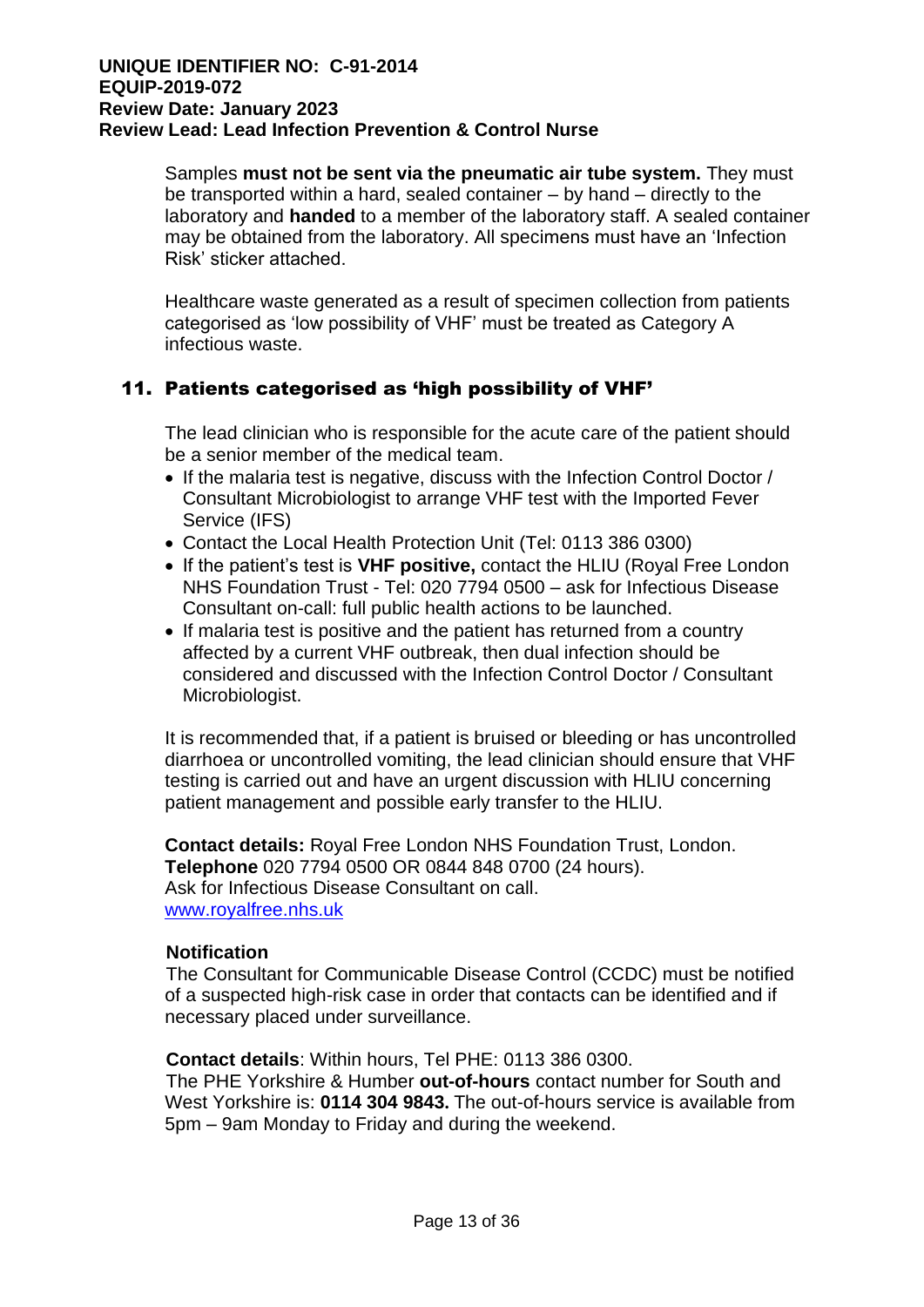#### **Infection control measures**

Avoiding contact with a patient's body fluids, minimising contamination of the environment, and safely containing contaminated fluids and materials, is paramount to protecting staff and the wider public against infection risks.

The level of staff protection required is dependent on the patient's symptoms and is set out in the table below:

| Infection control measures for patients with a HIGH possibility of VHF                                                                                                   |                                                                                                                                                                                                                                                                                                                                                                                                                                                                                                                                                                                                                                    |  |
|--------------------------------------------------------------------------------------------------------------------------------------------------------------------------|------------------------------------------------------------------------------------------------------------------------------------------------------------------------------------------------------------------------------------------------------------------------------------------------------------------------------------------------------------------------------------------------------------------------------------------------------------------------------------------------------------------------------------------------------------------------------------------------------------------------------------|--|
| <b>Staff Protection</b>                                                                                                                                                  | <b>Control Measures</b>                                                                                                                                                                                                                                                                                                                                                                                                                                                                                                                                                                                                            |  |
| Isolate the patient in the designated<br>area immediately: this includes isolation<br>from relative(s) at least until after initial<br>assessment.<br><b>CRH: Minors</b> | Remove as much non-cleanable equipment from<br>the room as possible prior to the patient's arrival.<br>Restrict the number of staff in contact with<br>the patient.                                                                                                                                                                                                                                                                                                                                                                                                                                                                |  |
| <b>HRI:</b> The clinic room behind ED main<br>reception adjacent to the children's play<br>area. (Using the access door behind<br>main reception)                        |                                                                                                                                                                                                                                                                                                                                                                                                                                                                                                                                                                                                                                    |  |
| <b>Standard precautions</b><br>plus respiratory precautions                                                                                                              | Follow the PPE guidelines for donning and<br>doffing of PPE - See Appendix 4.                                                                                                                                                                                                                                                                                                                                                                                                                                                                                                                                                      |  |
| http://intranet.cht.nhs.uk/chft-<br>documentation/view-<br>document.php?docID=491                                                                                        | Hand hygiene<br>Double gloves<br>$\bullet$<br>Fluid repellent disposable coverall or<br>$\bullet$<br>gown<br>Full length plastic apron<br>٠<br>Head cover e.g. surgical cap<br>$\bullet$<br>Fluid repellent footwear e.g. surgical<br>$\bullet$<br>boots / shoe or boot covers<br>Full face shield or goggles<br>$\bullet$<br>Fluid repellent FFP3 respirator is used as<br>$\bullet$<br>splash protection. If the respirator is to be<br>used as respiratory protection when<br>managing a patient with infections known<br>to be transmitted by the airborne route, it<br>must be worn as per manufacturer's<br>recommendations. |  |
| Obtain specimens as outlined on the<br>flowchart Appendix 1: attach an<br>'Infection Risk' sticker to all specimens<br>obtained from the patient.                        | Single use (disposable) equipment and supplies<br>should be used. The use of a needle-free<br>intravenous system to eliminate the risk of<br>needle-stick injuries should be considered.                                                                                                                                                                                                                                                                                                                                                                                                                                           |  |
| Provide a dedicated commode with a<br>disposable bowl.                                                                                                                   | After use, solidify the contents with high-<br>absorbency gel and place into the yellow clinical<br>waste bag.                                                                                                                                                                                                                                                                                                                                                                                                                                                                                                                     |  |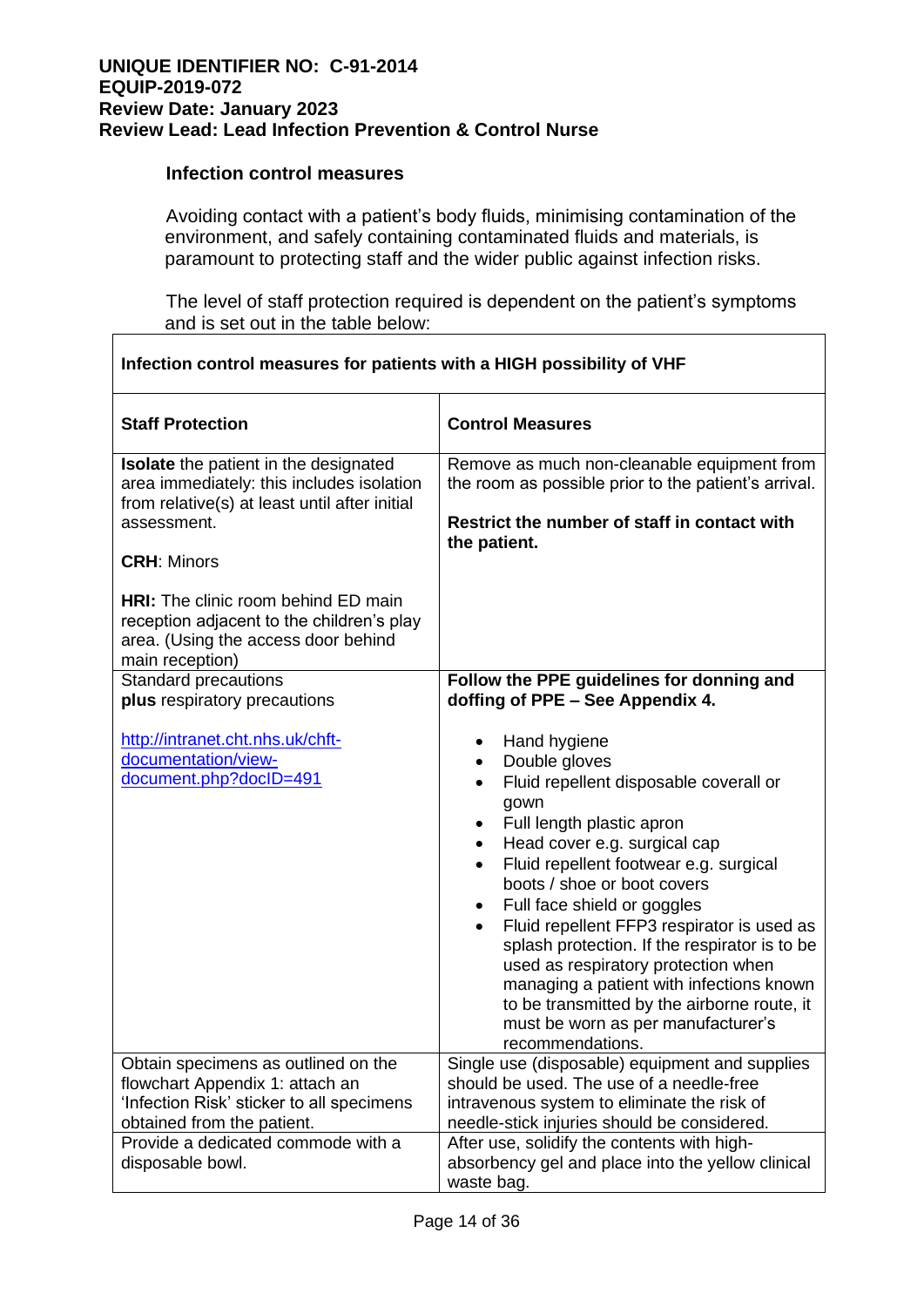|                                                                                                                                                                                                                                                                                                          | Toilets or commodes should be disinfected with<br>hypochlorite containing 10,000ppm available<br>chlorine at least daily, preferably after each use<br>and upon patient discharge. For non-ambulant<br>patients, disposable bedpans should be used<br>and the contents solidified with high-absorbency<br>gel and placed into the yellow clinical waste<br>bags. |
|----------------------------------------------------------------------------------------------------------------------------------------------------------------------------------------------------------------------------------------------------------------------------------------------------------|------------------------------------------------------------------------------------------------------------------------------------------------------------------------------------------------------------------------------------------------------------------------------------------------------------------------------------------------------------------|
| <b>Crockery and cutlery</b><br>Disposable crockery and cutlery should                                                                                                                                                                                                                                    | Any sharp items that may pierce the waste bag<br>should be disposed of in a sharps bin.                                                                                                                                                                                                                                                                          |
| be used; the items should be disposed                                                                                                                                                                                                                                                                    |                                                                                                                                                                                                                                                                                                                                                                  |
| of as Category A waste.                                                                                                                                                                                                                                                                                  |                                                                                                                                                                                                                                                                                                                                                                  |
| Re-usable linen from patients classified<br>as high possibility may be segregated<br>and safely stored whilst awaiting PCR<br>test results if facilities are available. If<br>PCR results subsequently confirm the<br>patient as negative for VHF, re-usable<br>linen can then be treated as Category B. | Process linen according to PCR results: if<br>unable to segregate and store safely, waste<br>from high possibility cases must be treated as<br>Category A waste and disposed of in the yellow<br>clinical waste bags.<br>If designated as Category B: treat as infected<br>linen i.e. red, water-soluble bag and clear outer<br>plastic bag.                     |
| Waste disposal: ALL generated waste                                                                                                                                                                                                                                                                      | PPE should not be a source of further                                                                                                                                                                                                                                                                                                                            |
| to be treated as Category A waste.<br>Use yellow clinical waste bags                                                                                                                                                                                                                                     | contamination e.g. by being removed and left on<br>environmental surfaces or by being removed                                                                                                                                                                                                                                                                    |
| (available in Ebola boxes)                                                                                                                                                                                                                                                                               | inappropriately thus contaminating the wearer's                                                                                                                                                                                                                                                                                                                  |
|                                                                                                                                                                                                                                                                                                          | hands.                                                                                                                                                                                                                                                                                                                                                           |
| See Appendix 5, for full details.                                                                                                                                                                                                                                                                        |                                                                                                                                                                                                                                                                                                                                                                  |
| Cleaning:                                                                                                                                                                                                                                                                                                | Full Tristel clean and HPV clean on patient's                                                                                                                                                                                                                                                                                                                    |
|                                                                                                                                                                                                                                                                                                          | discharge. Cleaning staff to use enhanced                                                                                                                                                                                                                                                                                                                        |
|                                                                                                                                                                                                                                                                                                          | precautions as outlined in this policy.                                                                                                                                                                                                                                                                                                                          |

Diagnostic tests should be performed using CL2 laboratory procedures. [http://www.labmanager.com/lab-health-and-safety/2010/12/biosafety-levels-1-](http://www.labmanager.com/lab-health-and-safety/2010/12/biosafety-levels-1-2-3-4?fw1pk=2#.WElCTE1XXcs) [2-3-4?fw1pk=2#.WElCTE1XXcs](http://www.labmanager.com/lab-health-and-safety/2010/12/biosafety-levels-1-2-3-4?fw1pk=2#.WElCTE1XXcs)

Analysis of specimens should not be delayed whilst awaiting the results of VHF tests.

## **Specimens collected from patients categorised as 'high possibility of VHF'**

Although the risk of infection from patients categorised as 'high possibility of VHF' may eventually turn out to be low as a result of an alternative diagnosis for example malaria, until an alternative diagnosis has been confirmed, enhanced standard precautions should be followed Appendix 2.

Samples **must not be sent via the pneumatic air tube system.** They must be transported within a hard, sealed container – by hand – directly to the laboratory and **handed** to a member of the laboratory staff. A sealed container may be obtained from the laboratory. All specimens must have an 'Infection Risk' sticker attached.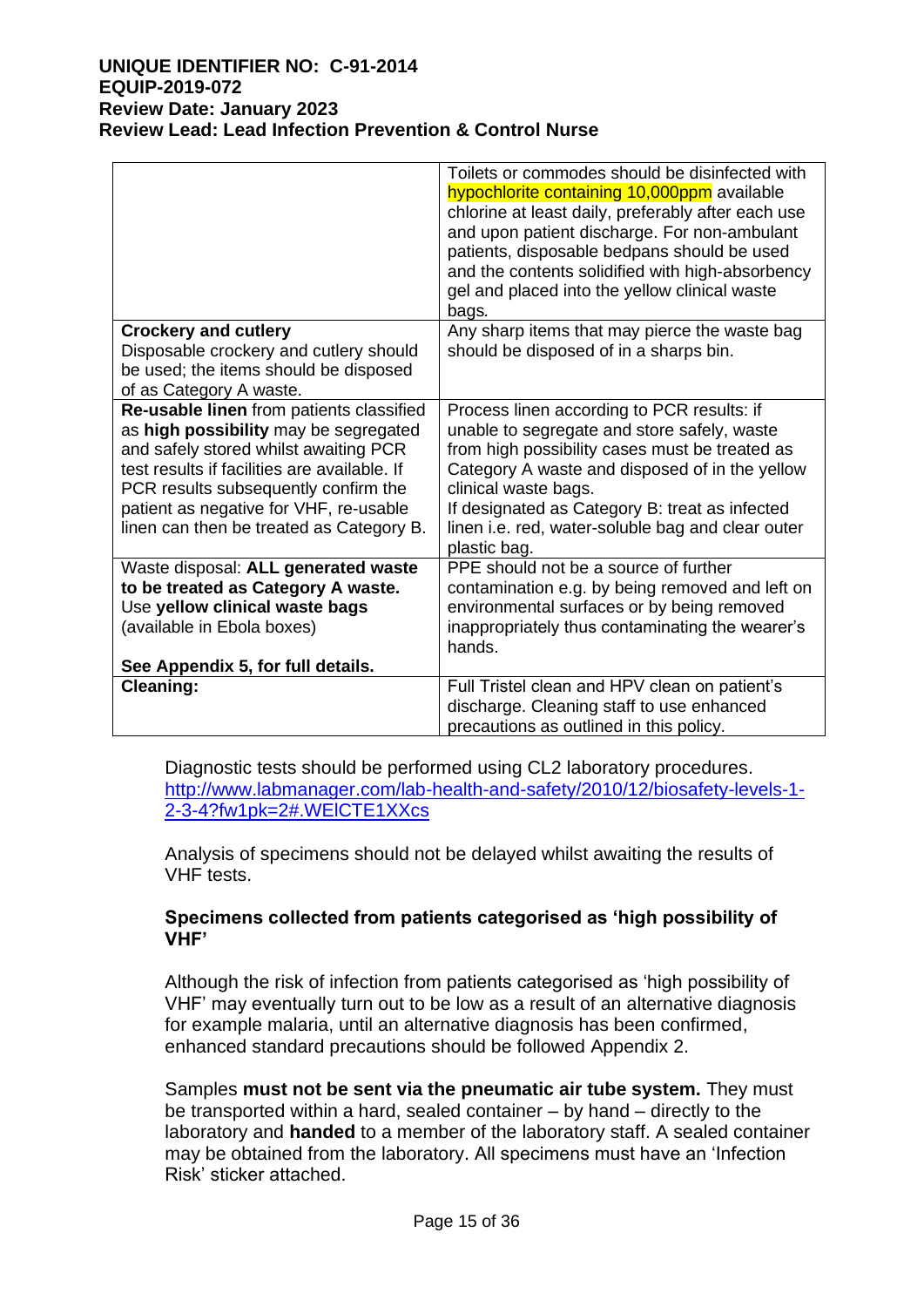For waste disposal purposes, the laboratory should be informed that specimens are to be retained until VHF status is known.

It is important to inform the laboratory in order to ensure that:

- (i) the appropriate laboratory containment (CL2) is in place for specimen handling and correct waste disposal procedures are followed
- (ii) Waste should be securely stored pending laboratory results. In the event that VHF infection is confirmed this would require disposal as Category A waste, otherwise it can be disposed of as Category B (see App 4).

Healthcare waste generated as a result of specimen collection from patients categorised as 'high possibility of VHF' must be securely stored pending laboratory results. In the event that VHF infection is confirmed, this would require disposal as Category A waste, otherwise it can be treated as Category B waste i.e. infectious waste.

Malaria remains the most likely diagnosis and therefore screening for malaria is urgent regardless of a previous negative malaria screen performed elsewhere.

If the malaria screen is negative and VHF is still suspected clinically, the case should be discussed promptly with the local Infection Consultant (ID/Microbiology/Virology). The Infection Consultant should contact the Imported Fever Service (0844 7788990) to arrange an **urgent VHF test**  Appendix 1. The Local Health Protection Team at Public Health England should also be informed at this stage.

If the malaria screen is positive and the patient has returned from a country affected by a current VHF outbreak, then dual infection should be considered and discuss with the Infection Control Doctor / Consultant Microbiologist.

#### **VHF test results and subsequent patient management:**

If the VHF test is **negative**, then VHF is unlikely. Patient can be managed locally.

If there is further clinical concern the patient should be discussed with the Imported Fever Service.

**If the VHF test is positive, a number of urgent actions are required** – see Section 9 below.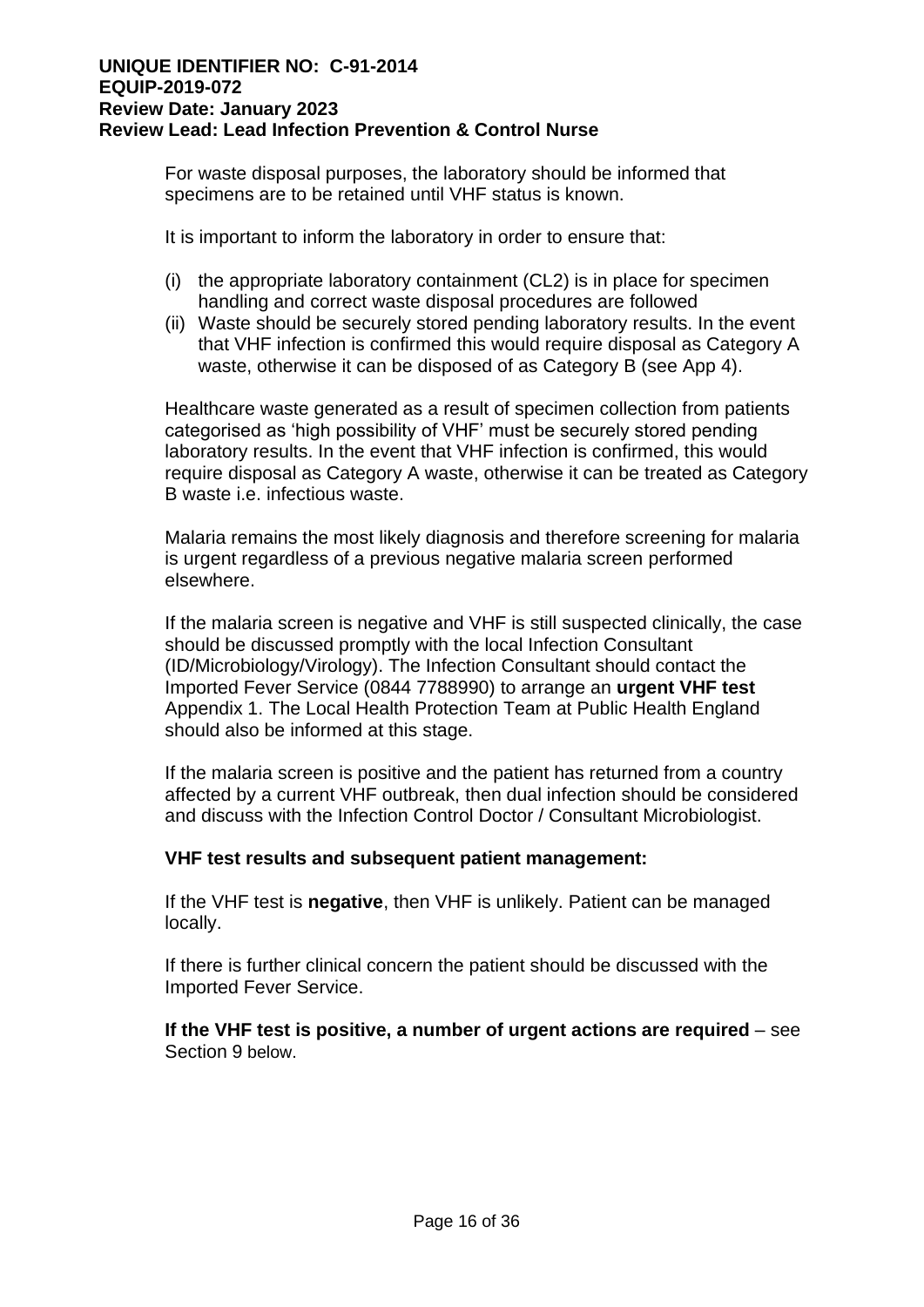# 12. Patient with confirmed VHF

A patient who has had a positive VHF test result should be managed in a High Level Isolation Unit (HLIU) unless exceptional circumstances prevent transfer of the patient.

If a patient has **confirmed VHF** the following **URGENT** actions are required:

- **RESTRICT** the number of staff in contact with the patient and compile a list of all staff who have been in direct contact with the patient (Appendix 7).
- **ENHANCE** levels of personal protection for those in direct contact with the patient (Appendix 4).
- **Linen for confirmed VHF cases** should be considered as disposable and must be treated and disposed of as Category A waste i.e. use the yellow clinical waste bags.

The Lead clinician should discuss urgently with the HLIU to arrange for the immediate transfer:

**Contact details:** Royal Free London NHS Foundation Trust, London. **Telephone** (24 hours, ask for Infectious Disease Consultant on call). 020 7794 0500 OR 0844 848 0700

If, after discussion with the HLIU, it is judged that the condition of the patient precludes transfer to the HLIU, an immediate discussion with the Lead for Infection Control should take place regarding local risk assessment and control measures. Discussions with the Health and Safety Executive and experts at the HLIU are also necessary. Advice on managing a VHF positive patient in a non-HLIU environment is provided in the DH Guidance and can be accessed via the following link:

[https://assets.publishing.service.gov.uk/government/uploads/system/uploads/a](https://assets.publishing.service.gov.uk/government/uploads/system/uploads/attachment_data/file/534002/Management_of_VHF_A.pdf) [ttachment\\_data/file/534002/Management\\_of\\_VHF\\_A.pdf](https://assets.publishing.service.gov.uk/government/uploads/system/uploads/attachment_data/file/534002/Management_of_VHF_A.pdf)

- **Notify** the infection control team of the positive VHF test result;
- Full public health actions to be launched in accordance with DH Guidance, including formation of an Incident Control Team (see below)

#### **Formation and role of an Incident Control Team**

An Incident Control Team (ICT) will need to be convened and should include representatives from all involved parties, including the local public health body and the hospital Trust. The lead for this will depend on the particular situation.

The ICT will also need to:

• Inform PHE, as the UK competent body, that the VHF test result was positive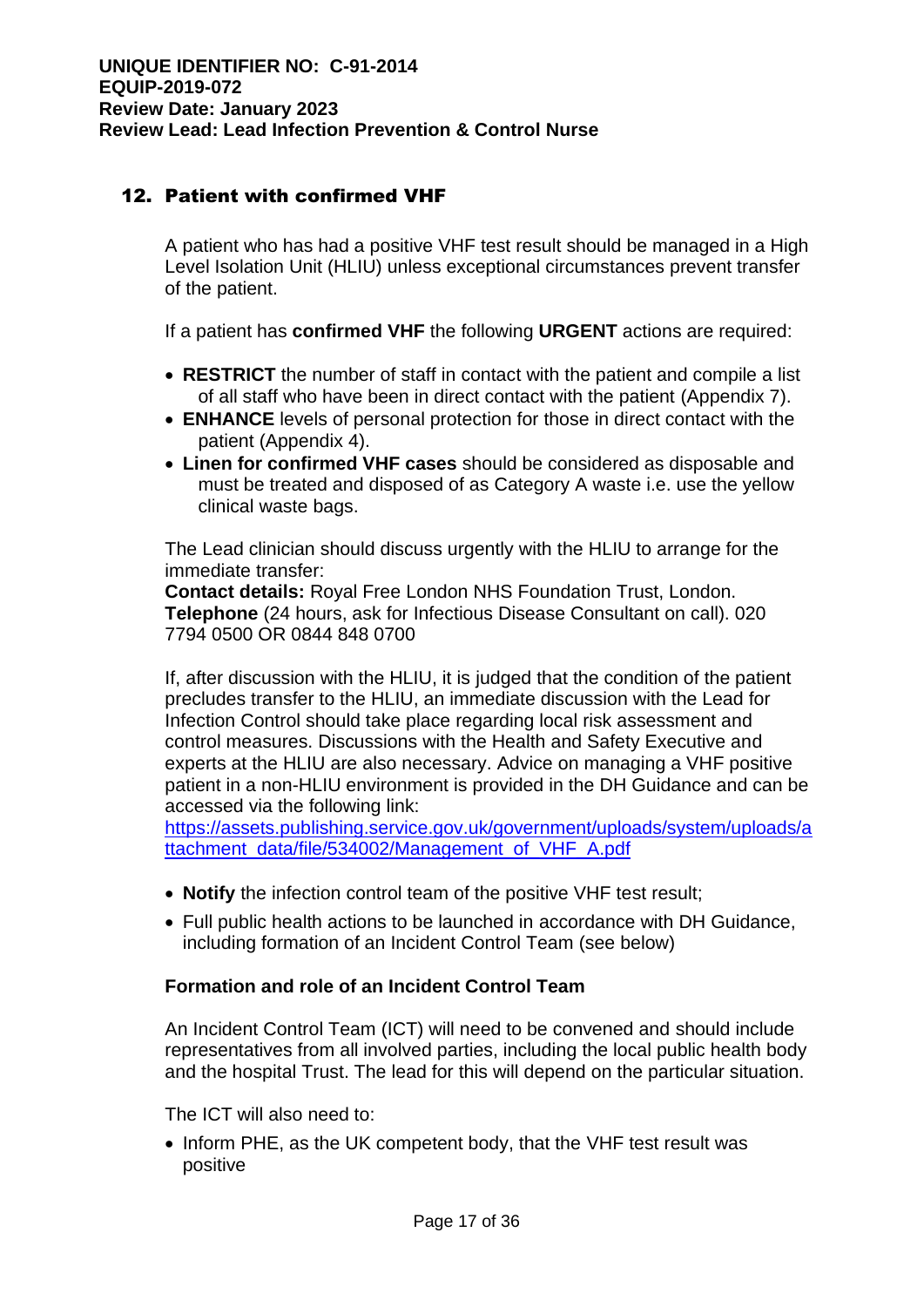- Determine who is responsible for the assessment, categorisation and management of contacts, including those outside the UK, the actions to be taken and the advice to be given
- Determine who is responsible for media handling
- Agree all key media messages between all parties

#### **Specimens from patients with confirmed VHF:**

There are potential risks of infection to the healthcare worker associated with collecting and handling specimens from patients with confirmed VHF. The main risk of infection when collecting and handling specimens is direct contact with blood or body fluids from the patient, for example by accidental inoculation (needlestick) or contact with broken skin or mucous membranes.

For patients with confirmed VHF, specimens taken for laboratory analysis should be kept to the minimum necessary for patient management and diagnostic evaluation. Specimens should be discussed in advance between clinicians and the appropriate specialist for each laboratory area. During specimen collection, standard infection control principles and practices should always be adopted. In addition, staff must select PPE in accordance with the risk category of the patient – see the patient risk assessment algorithm (Appendix 1) of this policy and is also in Section 5 and Appendix 8 of the national guidance that can be accessed via the following link: [https://assets.publishing.service.gov.uk/government/uploads/system/uploads/a](https://assets.publishing.service.gov.uk/government/uploads/system/uploads/attachment_data/file/534002/Management_of_VHF_A.pdf) [ttachment\\_data/file/534002/Management\\_of\\_VHF\\_A.pdf](https://assets.publishing.service.gov.uk/government/uploads/system/uploads/attachment_data/file/534002/Management_of_VHF_A.pdf)

**Healthcare waste** generated as a result of specimen collection from patients with confirmed VHF must be treated as Category A infectious waste. Waste should be dealt with in accordance to the guidance set out in [https://assets.publishing.service.gov.uk/government/uploads/system/uploads/a](https://assets.publishing.service.gov.uk/government/uploads/system/uploads/attachment_data/file/167976/HTM_07-01_Final.pdf) [ttachment\\_data/file/167976/HTM\\_07-01\\_Final.pdf](https://assets.publishing.service.gov.uk/government/uploads/system/uploads/attachment_data/file/167976/HTM_07-01_Final.pdf)

# 13. Identification of contacts

It is a public health responsibility:

- To identify, assess, and categorise contacts of a patient with VHF;
- To ensure the appropriate monitoring of higher risk contacts;
- To arrange further evaluation for contacts who develop a temperature of ≥37.5ºC within 21 days of the last possible exposure;
- To consider antiviral prophylaxis and arrange as necessary.

This may include contacts that are not in the UK. For management of staff accidentally exposed see App 9 (p. 69) of the following link: [https://www.gov.uk/government/uploads/system/uploads/attachment\\_data/file/](https://www.gov.uk/government/uploads/system/uploads/attachment_data/file/534002/Management_of_VHF_A.pdf) [534002/Management\\_of\\_VHF\\_A.pdf](https://www.gov.uk/government/uploads/system/uploads/attachment_data/file/534002/Management_of_VHF_A.pdf)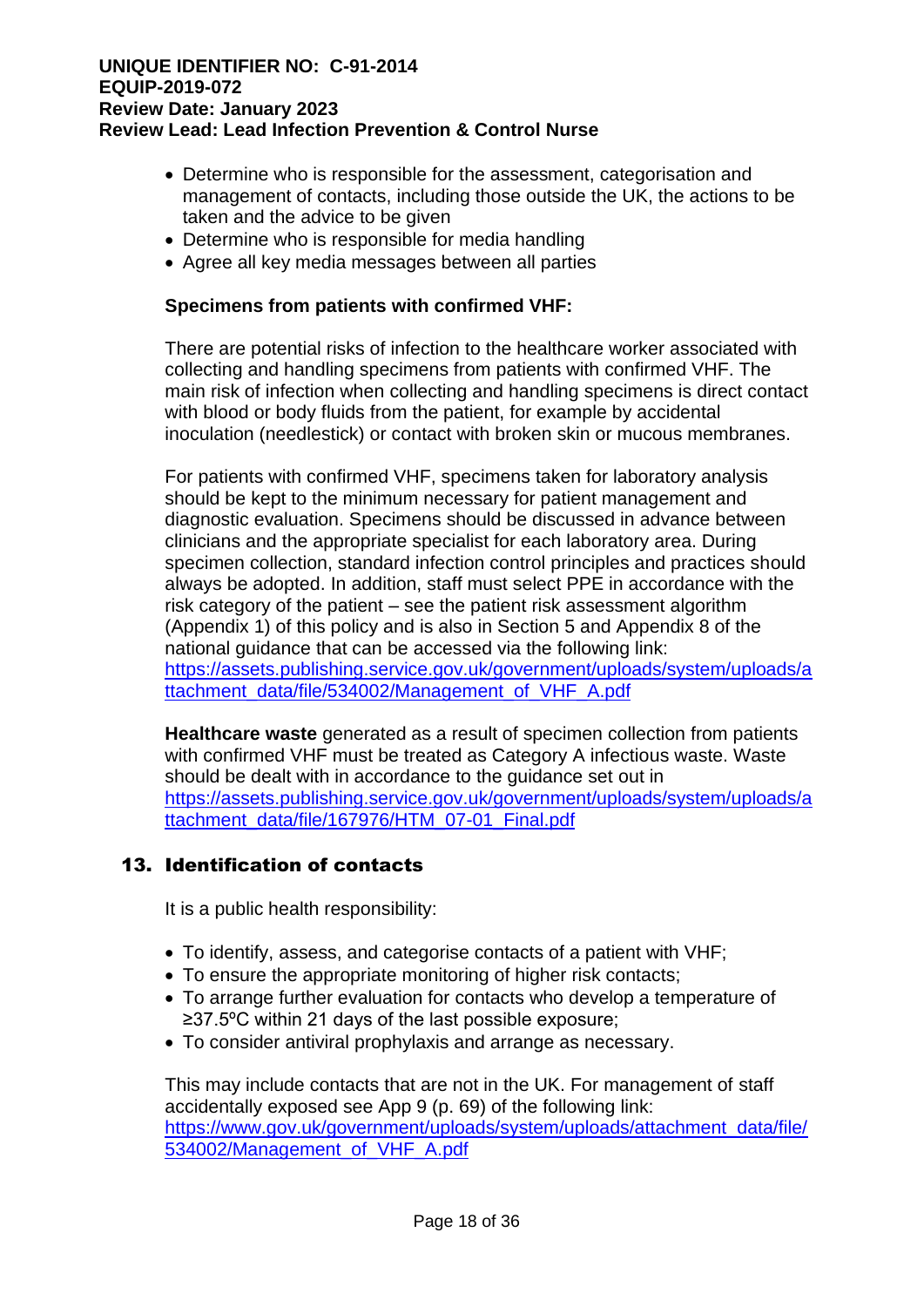As soon as a patient has been categorised as confirmed VHF all those who have had contact with the patient should be identified as far as possible: complete the contact list (Appendix 7).

# 14. VHF Sample Testing Advice

Doctors requesting advice on testing samples from possible VHF cases should contact the Duty Microbiologist (available via switchboard) in the first instance.

If the case merits consideration based on this discussion, the Duty Microbiologist (Infection Consultant) should contact the Imported Fever Services (IFS) on 0844 7788990. **Access to VHF testing is only available through the IFS.**

The Rare and Imported Pathogens Laboratory (RIPL) **WILL NOT** accept samples for urgent VHF testing that have not been discussed with the local Duty Microbiologist and the IFS.

## **The IFS doctor will**:

- Discuss the case with the referring Infection Consultant to decide whether testing is required and make a risk assessment of the *likelihood* of the patient having a VHF infection. They will determine the degree of urgency, the samples to be taken and provide advice on the best way to transport samples to RIPL. They will also ensure that local laboratory staff can liaise directly with technical staff on packaging and specimen tracking.
- Discuss with the local Infection Consultant any immediate treatment to be instituted for likely differential diagnoses, isolation procedures and other investigations that should be undertaken locally and the safety of doing them in the particular case referred.
- Direct the referring clinician to inform the local health protection team (HPT) of the assessed *likelihood* of VHF infection and the plan for testing.
- Arrange with laboratory staff at RIPL for the samples to be tested and define the tests to be undertaken.

# **RIPL clinicians will:**

- Inform the referring clinician of the results as soon as they are available and advise on the further clinical management of the case (including infection control) as appropriate).
- In the event of a positive result, inform the referring clinician of the result first *and request that the clinician inform the rest of their clinical team, laboratory, IPCT and other key contacts within their Trust. The referring clinician will be advised to contact their local HPT immediately and ask the Duty CCDC to phone the RIPL clinician. The RIPL clinician will also notify the clinical team at the Royal Free Hospital High Level Isolation Unit (HLIU) and relevant senior PHE staff by e-mail.*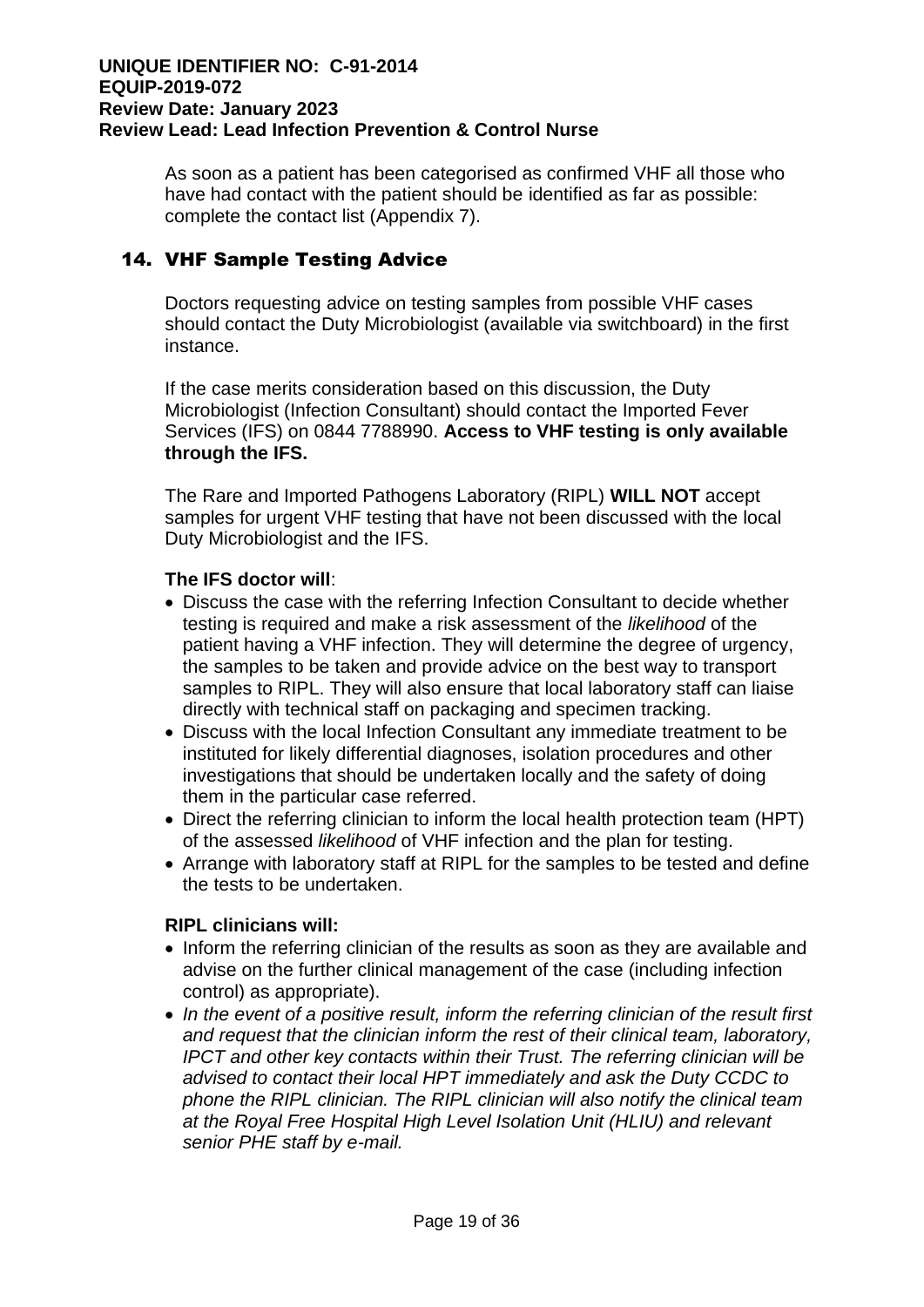#### **Samples to take:**

**For VHF testing at RIPL, the** minimum samples are: Serum (4.5mL serum separation gel tube) EDTA blood (4.5mL EDTA tube) Ideally, a urine sample as well. Testing should not be delayed to obtain a urine sample.

IFS / RIPL clinicians may also advise taking additional samples depending on exposure and presentation of the case, either in parallel with the VHF testing or dependent on the results.

**Paediatric samples:** the minimum sample is 1mL of blood for VHF testing (either screw top bottles or vacutainers are acceptable). However, a full imported infections screen at RIPL may not be possible with this amount and a larger volume is still preferred if possible.

# 15. Transport and packaging

The IFS clinician will advise on whether samples are to be sent as **Category A** or as **Category B**. This will depend upon the likelihood of a VHF diagnosis from exposure history and the clinical presentation of the patient.

- Samples must be packaged according to the relevant international guidelines for UN2814 (Category A) or UN3373 (Category B). RIPL staff will provide advice to technical staff in the referring hospital on request.
- The RIPL request form can be found at the following link: [https://www.gov.uk/government/uploads/system/uploads/attachment\\_data/fil](https://www.gov.uk/government/uploads/system/uploads/attachment_data/file/346000/P1_Rare_and_Imported_Pathogens.pdf) e/346000/P1 Rare and Imported Pathogens.pdf
- Samples are to be sent to RIPL at Porton Down at the following address:

#### **Rare and Imported Pathogens Laboratory**

PHE Porton Manor Farm Road Porton Down Wiltshire SP4 0JG

Sending laboratories are asked to provide the testing laboratory with:

- The name of the courier
- The tracking number
- The estimated delivery time at Porton
- A completed request for (see above)

The Couriers you can use: (you may choose to use a courier known to you but the following organisations are known to provide both Category A and Category B transport.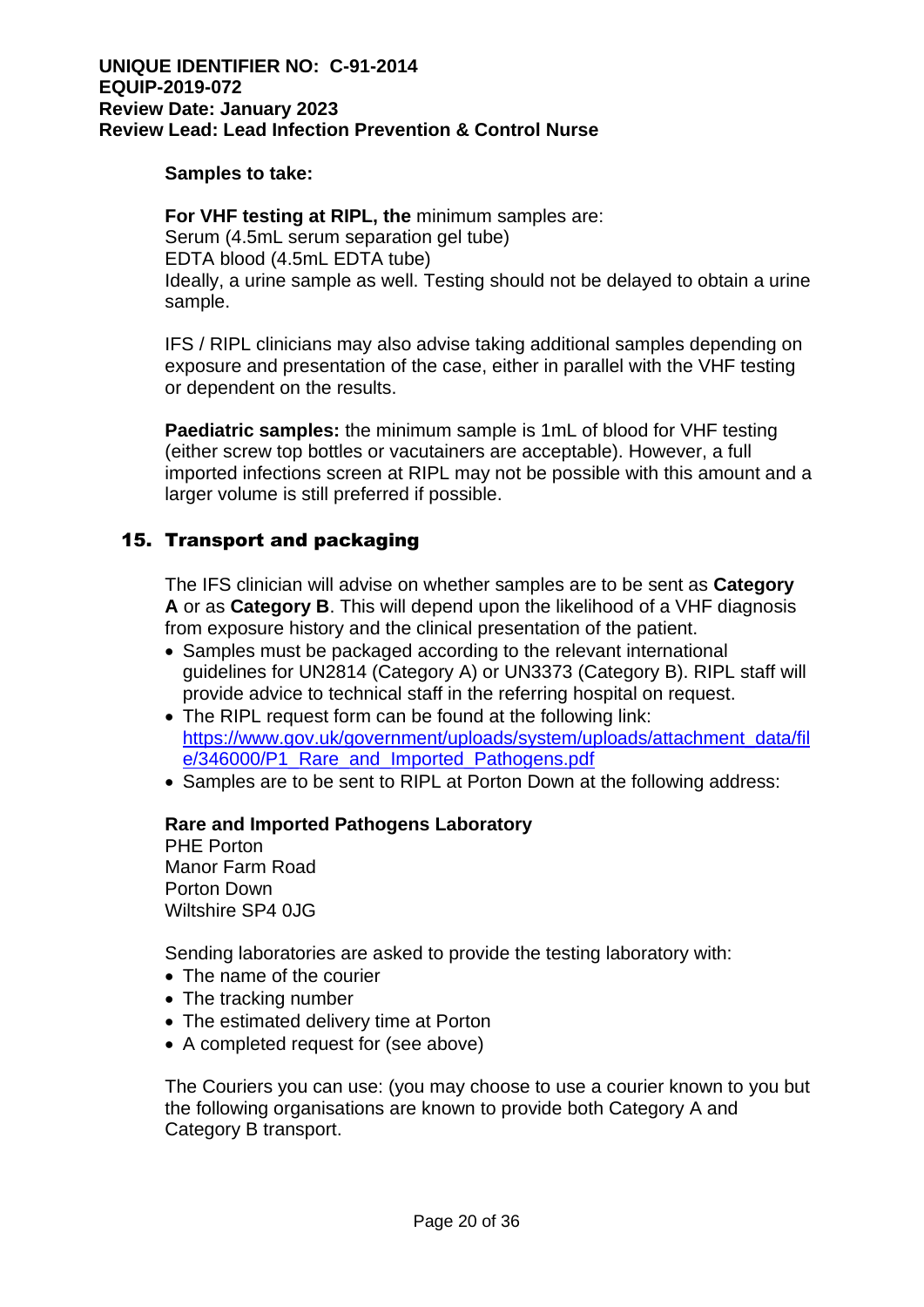| <b>Courier</b>           | Telephone No:             |
|--------------------------|---------------------------|
| <b>Topspeed Couriers</b> | 0800 856 2464 at any time |
| <b>City Sprint</b>       | 0844 888 4115 at any time |
| <b>PDP Couriers</b>      | 01784 420 466 at any time |
| DGI                      | 0208 814 0404             |

**Availability of results:** for all urgent samples where it has been agreed to process the samples immediately on receipt, results are normally available within 4 to 6 hours of arrival in the laboratories and will be telephoned. At RIPL, the *complete* VHF panel results are usually available within 7 – 8 hours of arrival but any positives in the other real-time assays are usually available sooner and will be telephoned as soon as they are known.

Results are telephoned by a RIPL clinician as soon as they are available and the referring clinical team are ALWAYS informed first. Please do not call the RIPL clinical staff for results out of hours.

#### **Contacts:**

#### **Imported Fever Service: 0844 77 88 99 0**

This number automatically routes to the clinician's mobile phone. Please allow time for the connection to be made and for the doctor to answer it.

# **RIPL on call clinician: 07789 031 672**

This also re-routes to the on-call person's phone so allow time.

**If all else fails or to contact RIPL laboratory technician: 01980 612 100** PHE Porton switchboard will ensure that someone gets back to you.

# 16. Transfer of a Patient

#### **Transfer of a patient within the UK**

- Patients without confirmed VHF being transferred between hospitals (not HLIU) may be transported by standard means provided that they do not have bruising, bleeding, uncontrolled diarrhoea or uncontrolled vomiting.
- The decision to transfer a patient to HLIU should be made by the senior clinician responsible for the patient's care, after consultation and agreement with clinicians at the HLIU to which the patient is to be transferred. Only patients with confirmed VHF should be transferred to the HLIU, however in exceptional circumstances patients may be transferred before the diagnosis is confirmed. The ambulance crew and staff must be made aware of the patient's clinical condition.
- Transfer by road, in an ambulance, is the preferred option for all patients. Transfer to the HLIU will be arranged by the HLIU staff. VHF's are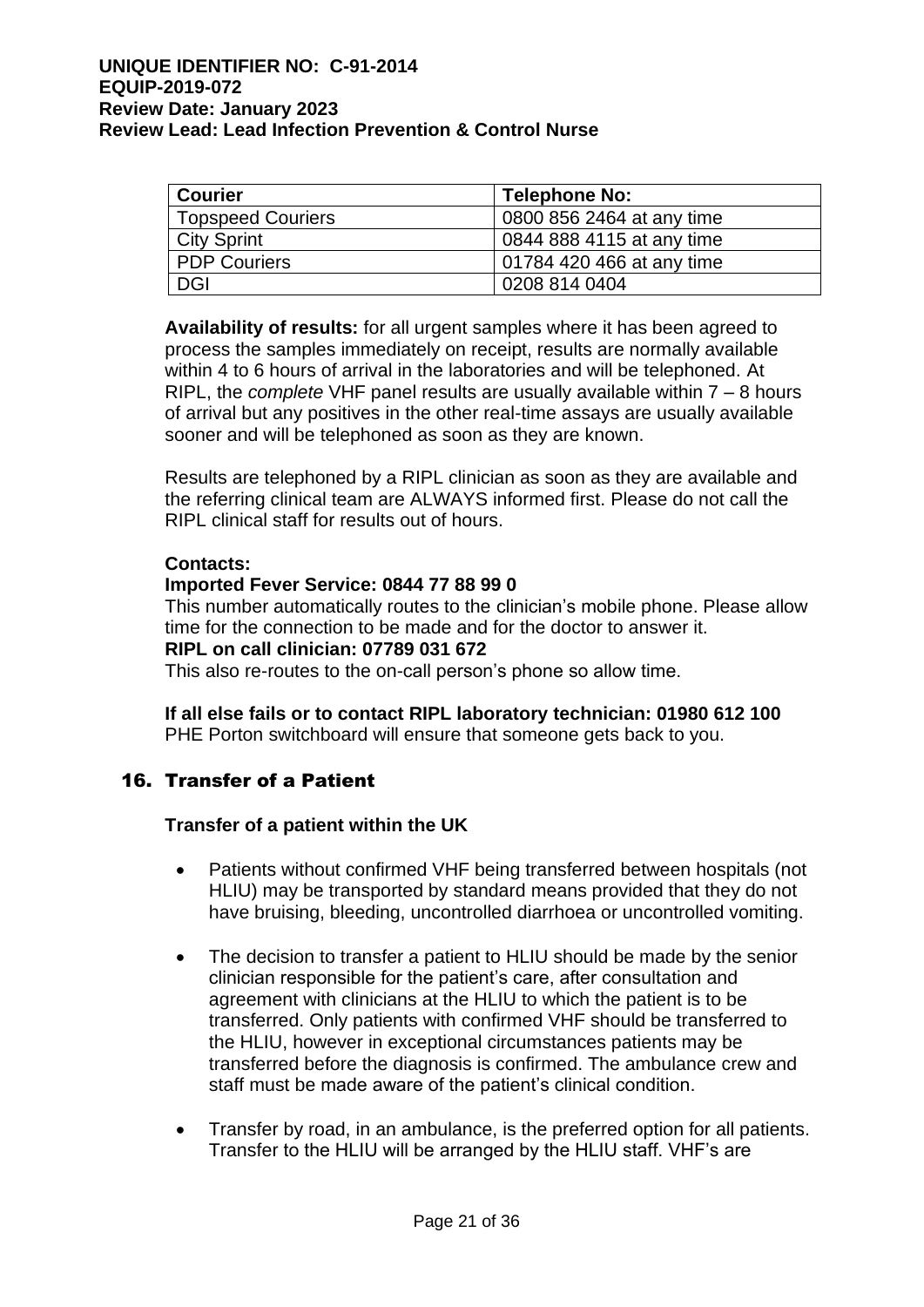classified as Category 4 infectious diseases across all Ambulance Trusts in England, Scotland, Wales and Northern Ireland.

• Transportation by Ambulance of patients with a Category 4 infectious disease will need to be carried out in accordance with a number of basic requirements for ambulance contents, PPE, decontamination and after care. These are outlined below and may be accessed via the following link:

[https://www.gov.uk/government/uploads/system/uploads/attachment\\_data/file/](https://www.gov.uk/government/uploads/system/uploads/attachment_data/file/534002/Management_of_VHF_A.pdf) [534002/Management\\_of\\_VHF\\_A.pdf](https://www.gov.uk/government/uploads/system/uploads/attachment_data/file/534002/Management_of_VHF_A.pdf)

# 17. Additional Information

#### **Cleaning**

Survival of viruses outside the body is dependent on several factors. For example, Ebola virus survival on different surfaces is dependent on a number of environmental factors (type of surface, humidity, light, concentration of virus present, etc.). It can survive for several hours when dried onto surfaces such as doorknobs and worktops, and up to several days in body fluids such as blood at room temperature. However it is easily inactivated at higher temperatures and by soap and water.

Materials or equipment requiring decontamination may be segregated and stored whilst awaiting PCR test results if facilities are available to do so safely.

**For patients categorised as low possibility of VHF,** standard precautions, cleaning and decontamination procedures apply, including the treatment of laundry. A standard terminal clean of the side room is required on the patient's discharge, wearing appropriate PPE. Blood spillages must be cleaned using 1:1000 ppm chlorine releasing agent e.g. Tristel.

**For patients categorised as high possibility of VHF or who have a confirmed result, ensure that** decontamination and cleaning is conducted wearing appropriate PPE – see Appendix 4.

Following the discharge of a confirmed VHF positive patient, rooms where they have been nursed, in a non-specialist IDU, will also need to be decontaminated via fumigation (HPV clean).

#### **Waste**

All waste from patients identified as high possibility of VHF infection must be classified as Category A infectious waste. The waste department should be contacted to arrange for separate collection – see Appendix 5 for full details regarding waste disposal. If results confirm patient as negative for VHF, waste can then be treated using standard precautions.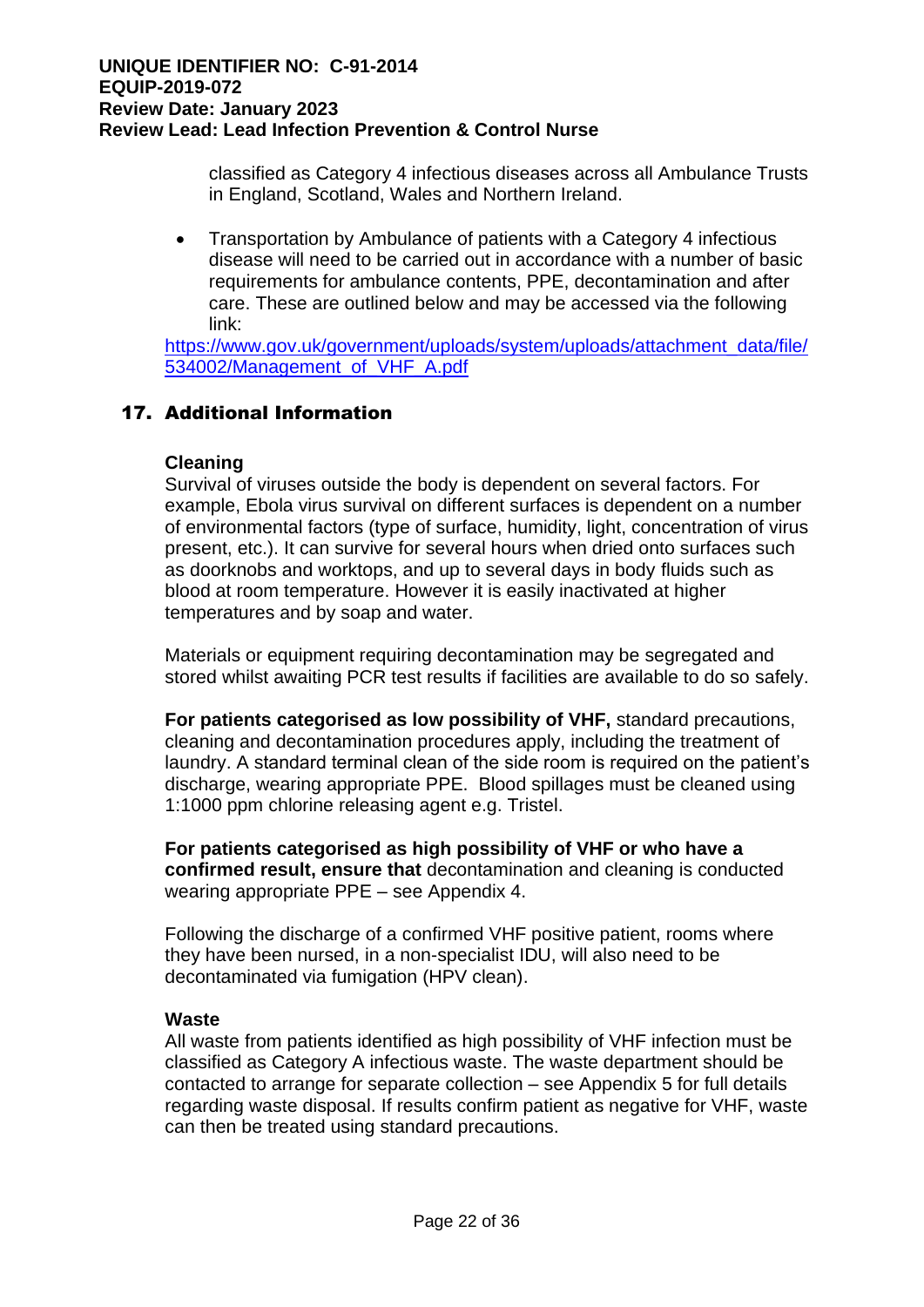# **Linen**

Where a patient has a high possibility of VHF infection, disposable linen should be used. Where re-useable linen has been used, this must not be returned to the laundry but treated and disposed of as Category A Infectious waste.

# 18. Dissemination and Implementation

This policy will be implemented via the following routes:

- Information regarding the policy will be disseminated to the Infection Prevention and Control Link Practitioners
- The policy will be included in the Trust's Document Library
- The policy will be circulated to all Ward Sisters/Charge Nurses/Departmental Managers and Matrons.

# 19. Monitoring Compliance with this Procedural Document

| Element to be<br>monitored                           | It is highly unlikely that this situation will occur. In the event of any<br>suspected case each case will be monitored against the policy and<br>reported to the HICC. |  |
|------------------------------------------------------|-------------------------------------------------------------------------------------------------------------------------------------------------------------------------|--|
| Lead                                                 | <b>Infection Prevention &amp; Control Team</b>                                                                                                                          |  |
| Tool                                                 | Risk Assessment in this document                                                                                                                                        |  |
| Frequency                                            | As cases occur                                                                                                                                                          |  |
| Reporting<br>arrangements                            | Information will be reported to the Hospital Infection Prevention &<br><b>Control Committee</b>                                                                         |  |
| Acting on<br>recommendations<br>and Lead(s)          | Required actions will be identified and completed within a month.                                                                                                       |  |
| Change in<br>practice<br>and lessons to be<br>shared | Via the HAI Performance Board                                                                                                                                           |  |

# 20. Training and Implementation

Training will be carried out to all Trust staff by the IPCT via induction and risk management as well as targeted training sessions to key personnel/areas. This includes link infection prevention and control practitioners across the Trust who will then cascade the information to appropriate colleagues within their area/department. Targeted sessions will also include areas where patients develop CDI.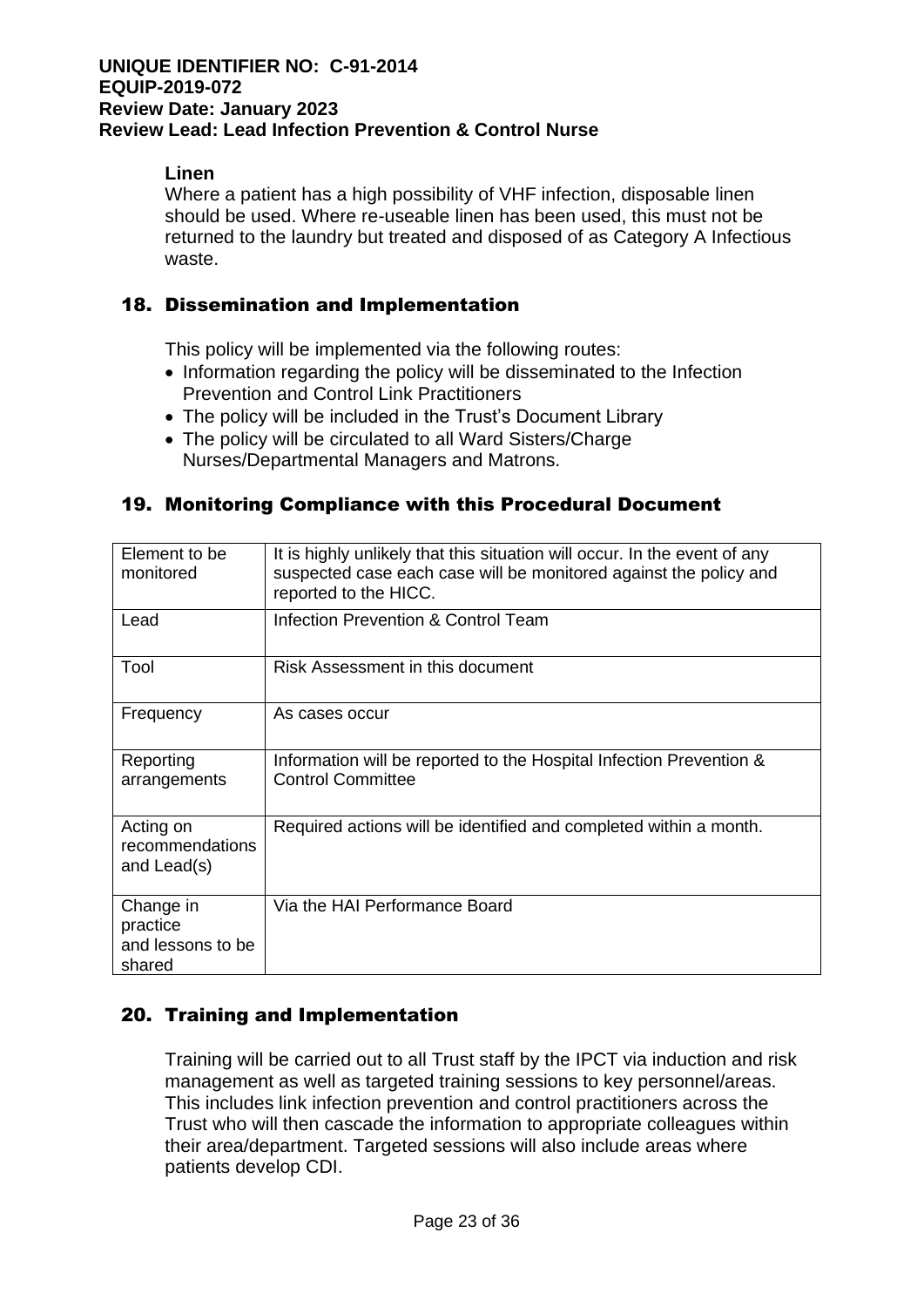# 21. Trust Equalities Statement

Calderdale and Huddersfield NHS Foundation Trust aims to design and implement services, policies and measures that meet the diverse needs of our service, population and workforce, ensuring that none are placed at a disadvantage over others. We therefore aim to ensure that in both employment and services no individual is discriminated against by reason of their gender, gender reassignment, race, disability, age, sexual orientation, religion or religious/philosophical belief, marital status or civil partnerships.

This policy has been through the Trust's EQUIP (Equality Impact Assessment Process) to assess the effects that it is likely to have on people from different protected groups, as defined in the Equality Act 2010.

# 22. References

Advisory Committee on Dangerous Pathogens (2014). 'Management of Hazard Group 4 viral haemorrhagic fevers and similar human infectious diseases of high consequence'. Department of Health, London, November 2015.

[https://www.gov.uk/government/uploads/system/uploads/attachment\\_data/file/](https://www.gov.uk/government/uploads/system/uploads/attachment_data/file/167976/HTM_07-01_Final.pdf) [167976/HTM\\_07-01\\_Final.pdf](https://www.gov.uk/government/uploads/system/uploads/attachment_data/file/167976/HTM_07-01_Final.pdf) **(Waste management)**

[https://www.gov.uk/government/publications/ebola-origins-reservoirs](https://www.gov.uk/government/publications/ebola-origins-reservoirs-transmission-and-guidelines/ebola-overview-history-origins-and-transmission)[transmission-and-guidelines/ebola-overview-history-origins-and-transmission](https://www.gov.uk/government/publications/ebola-origins-reservoirs-transmission-and-guidelines/ebola-overview-history-origins-and-transmission)**. Public Health England, July 2019.**

[https://www.gov.uk/government/uploads/system/uploads/attachment\\_data/file/](https://www.gov.uk/government/uploads/system/uploads/attachment_data/file/478115/VHF_Algo.pdf) [478115/VHF\\_Algo.pdf](https://www.gov.uk/government/uploads/system/uploads/attachment_data/file/478115/VHF_Algo.pdf) - (updated Risk Assessment algorithm Appendix 1)

# **23. Useful links**

[https://www.gov.uk/government/uploads/system/uploads/attachment\\_data/file/](https://www.gov.uk/government/uploads/system/uploads/attachment_data/file/534002/Management_of_VHF_A.pdf) [534002/Management\\_of\\_VHF\\_A.pdf](https://www.gov.uk/government/uploads/system/uploads/attachment_data/file/534002/Management_of_VHF_A.pdf)

'Management of Hazard Group 4 Viral Haemorrhagic Fevers and similar human infectious diseases of high consequence.' Advisory Committee on Dangerous Pathogens (ACDP), Nov 2015.

[https://www.gov.uk/government/uploads/system/uploads/attachment\\_data/file/](https://www.gov.uk/government/uploads/system/uploads/attachment_data/file/365845/VHF_Africa_960_640.png) [365845/VHF\\_Africa\\_960\\_640.png](https://www.gov.uk/government/uploads/system/uploads/attachment_data/file/365845/VHF_Africa_960_640.png) (Map of affected areas in Africa)

[https://www.gov.uk/guidance/ebola-and-marburg-haemorrhagic-fevers](https://www.gov.uk/guidance/ebola-and-marburg-haemorrhagic-fevers-outbreaks-and-case-locations)[outbreaks-and-case-locations](https://www.gov.uk/guidance/ebola-and-marburg-haemorrhagic-fevers-outbreaks-and-case-locations) (updated 2016)

[https://www.gov.uk/guidance/lassa-fever-origins-reservoirs-transmission-and](https://www.gov.uk/guidance/lassa-fever-origins-reservoirs-transmission-and-guidelines)[guidelines](https://www.gov.uk/guidance/lassa-fever-origins-reservoirs-transmission-and-guidelines)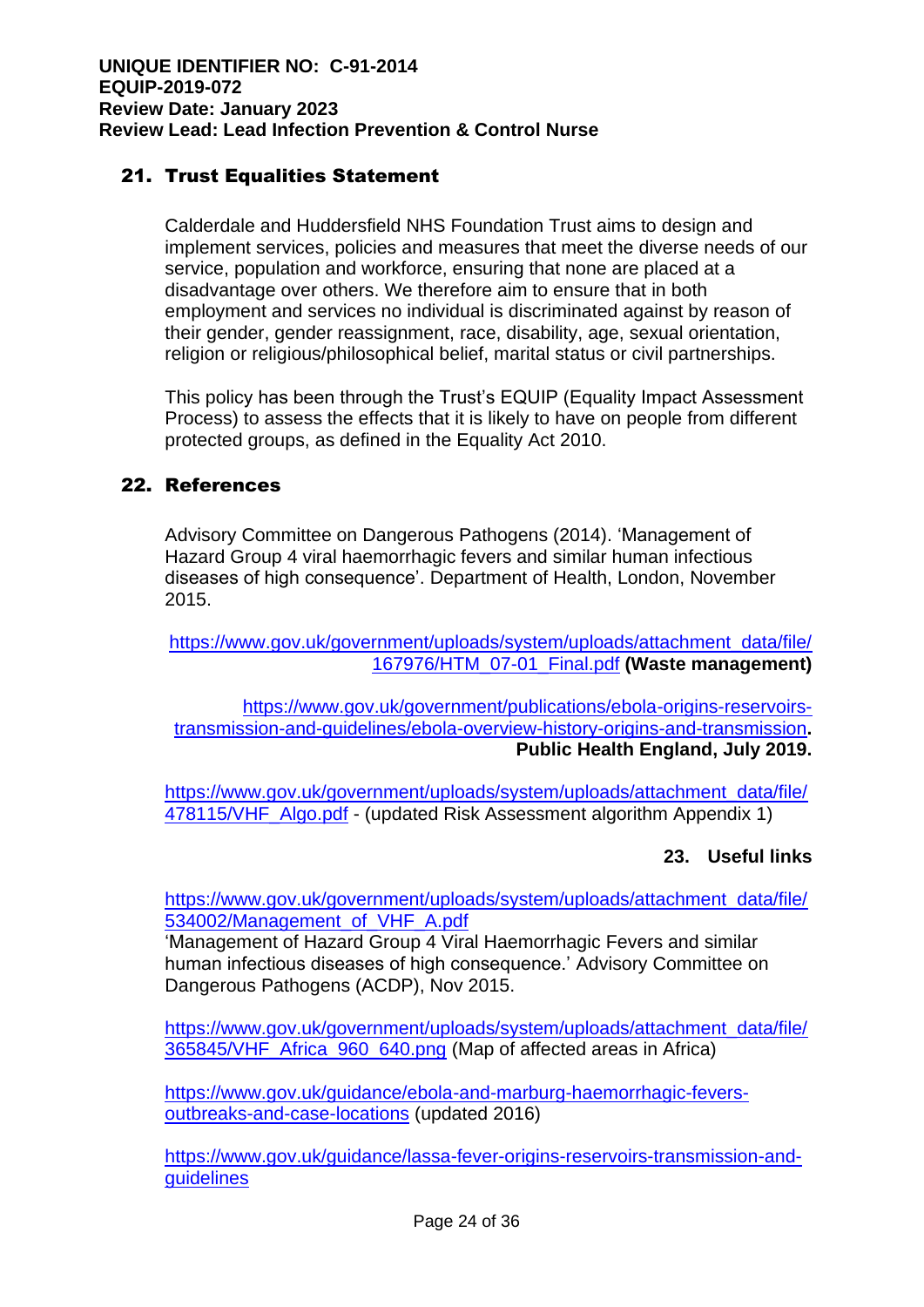<https://www.gov.uk/guidance/imported-fever-service-ifs>

[https://www.gov.uk/government/uploads/system/uploads/attachment\\_data/file/](https://www.gov.uk/government/uploads/system/uploads/attachment_data/file/478115/VHF_Algo.pdf) [478115/VHF\\_Algo.pdf](https://www.gov.uk/government/uploads/system/uploads/attachment_data/file/478115/VHF_Algo.pdf) - updated Risk Assessment algorithm

[https://www.gov.uk/government/uploads/system/uploads/attachment\\_data/file/](https://www.gov.uk/government/uploads/system/uploads/attachment_data/file/506916/PHE_Microbiology_Services_VHF_Sample_Testing_Advice_REVISED_FOR_10mar2016.pdf) [506916/PHE\\_Microbiology\\_Services\\_VHF\\_Sample\\_Testing\\_Advice\\_REVISE](https://www.gov.uk/government/uploads/system/uploads/attachment_data/file/506916/PHE_Microbiology_Services_VHF_Sample_Testing_Advice_REVISED_FOR_10mar2016.pdf) [D\\_FOR\\_10mar2016.pdf](https://www.gov.uk/government/uploads/system/uploads/attachment_data/file/506916/PHE_Microbiology_Services_VHF_Sample_Testing_Advice_REVISED_FOR_10mar2016.pdf)

PHE Microbiology Services VHF Sample Testing Advice. Version 11, March 2016.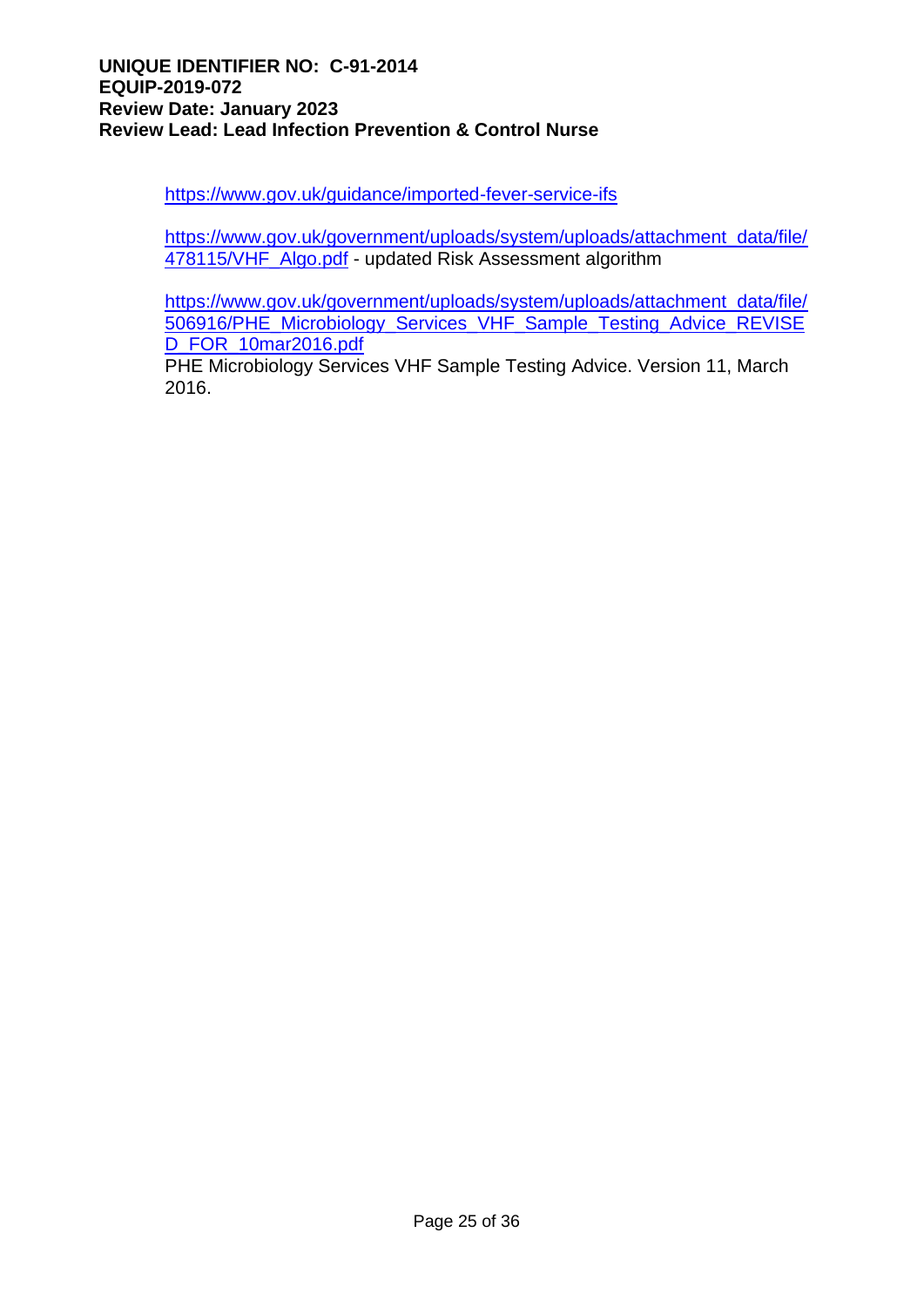#### **APPENDIX 1**

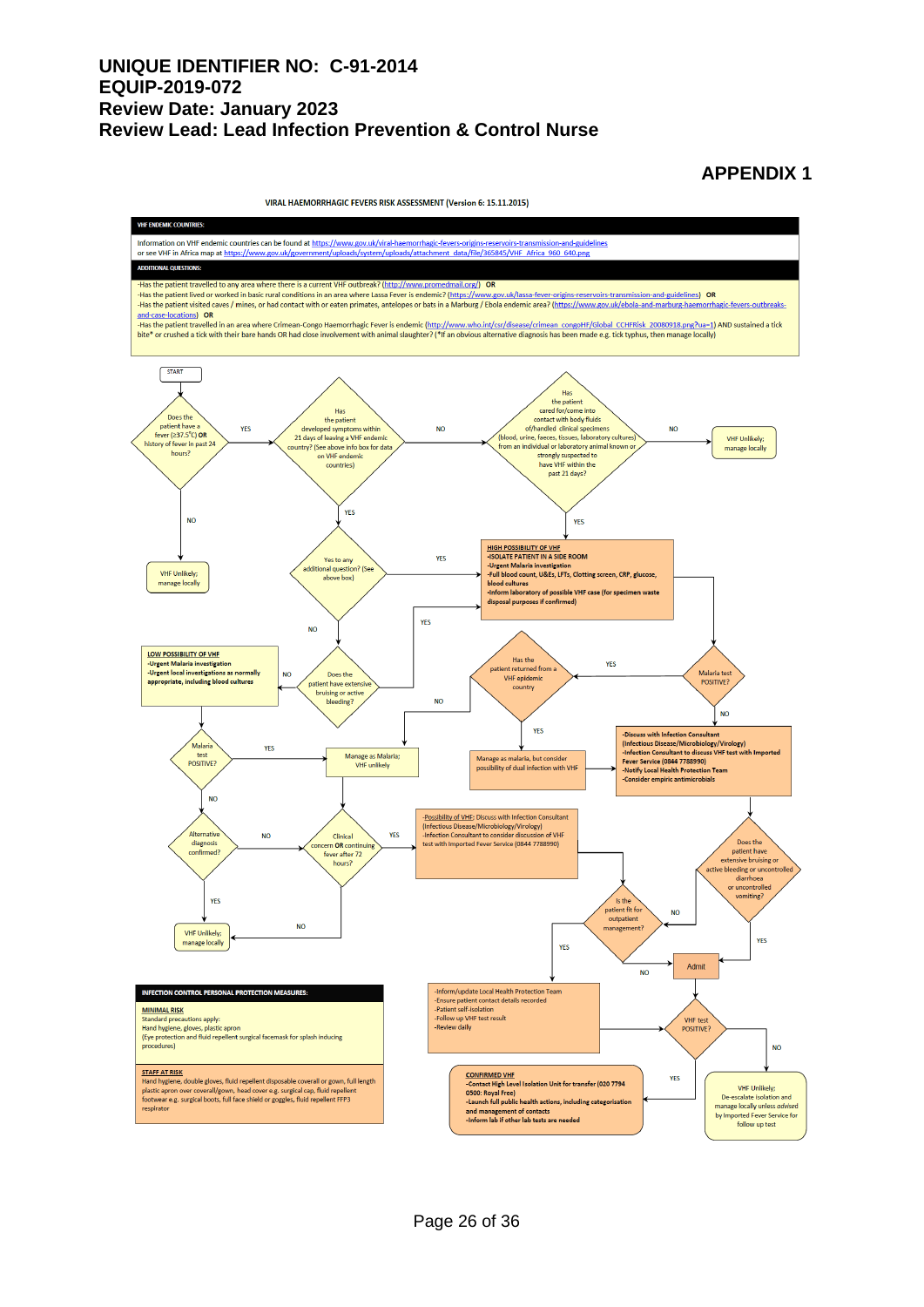# **APPENDIX 2**

#### Management in acute hospitals

Ebola should be suspected in individuals with a fever  $(>37.5^{\circ}C)$ , or history of fever in the previous 24 hours, who have visited an affected area within the past 21 days (or who has cared for or come into contact with blood or body fluids or clinical specimens from a live or dead individual or animal known or strongly suspected to have Ebola virus disease).

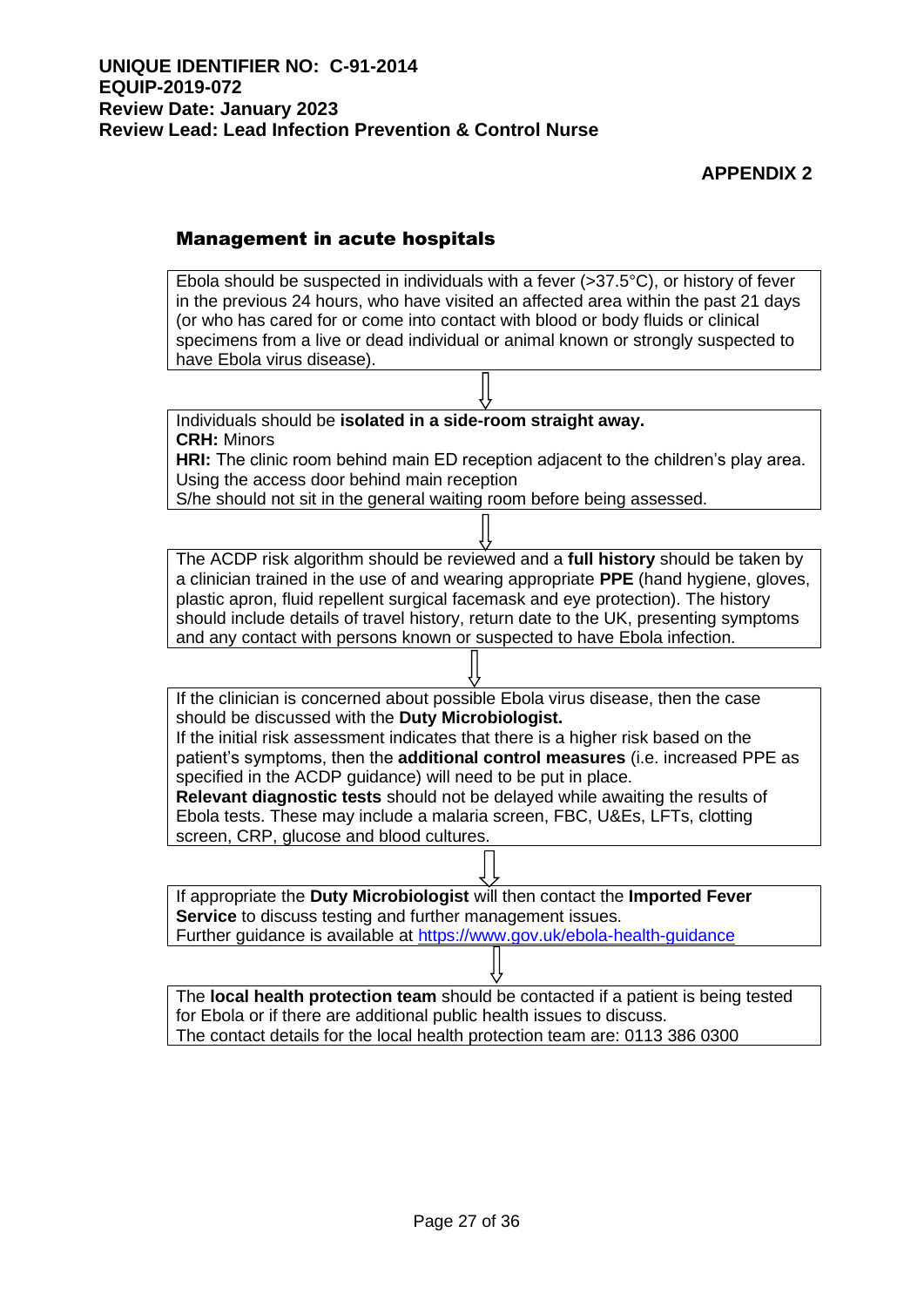# **APPENDIX 3**

# Infectivity / Transmission

The incubation period for VHFs can be between 2 – 21 days.

Communication with staff about potential infection risks is paramount. Staff must also be informed about and understand the risks associated with a VHF patient, for example

The severity of VHF if infection is confirmed.

That the virus may be present in:

- Blood
- Body fluids including urine
- On contaminated instruments and equipment
- In waste
- On contaminated clothing
- On contaminated surfaces

That exposure to the virus may occur:

- **Directly** through exposure (broken skin or mucous membranes) to blood and / or body fluids during invasive, aerosolising or splash procedures
- **Indirectly** through exposure (broken skin or mucous membranes) to environments, surfaces, equipment or clothing contaminated with splashes or droplets of blood or body fluids.

Experts agree that there is no circumstantial or epidemiological evidence of an aerosol transmission risk from VHF patients (DH 2015).

**Symptoms** vary according to the type of virus but initially they generally include: fever, fatigue, dizziness, muscle aches and weakness.

Patients with severe disease may show signs of bleeding under the skin, from body orifices like the mouth, eyes and ears or into internal organs. Severely ill patients may also show signs of shock, kidney failure and nervous system malfunction including coma, delirium and seizures.

The risk for person-to-person transmission of VHFs is highest during the later stages of the illness when vomiting, diarrhoea and often haemorrhage may lead to splash and droplet generation.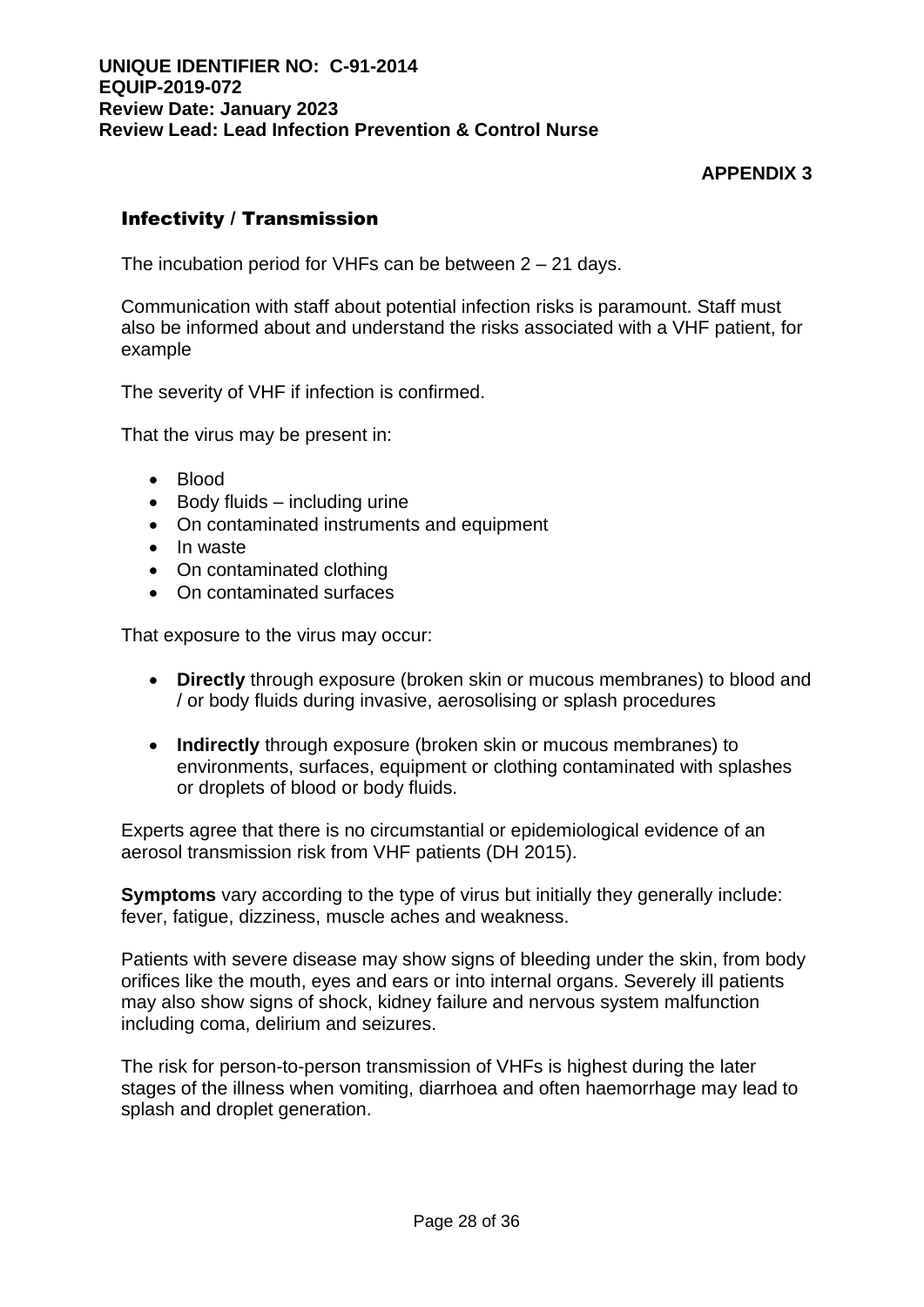Standard precautions and a high standard of infection control practices are paramount to ensure that staff are not put at risk whilst the initial risk assessment is carried out.

Patients can be managed more effectively if they are categorised according to level of infectivity and risk.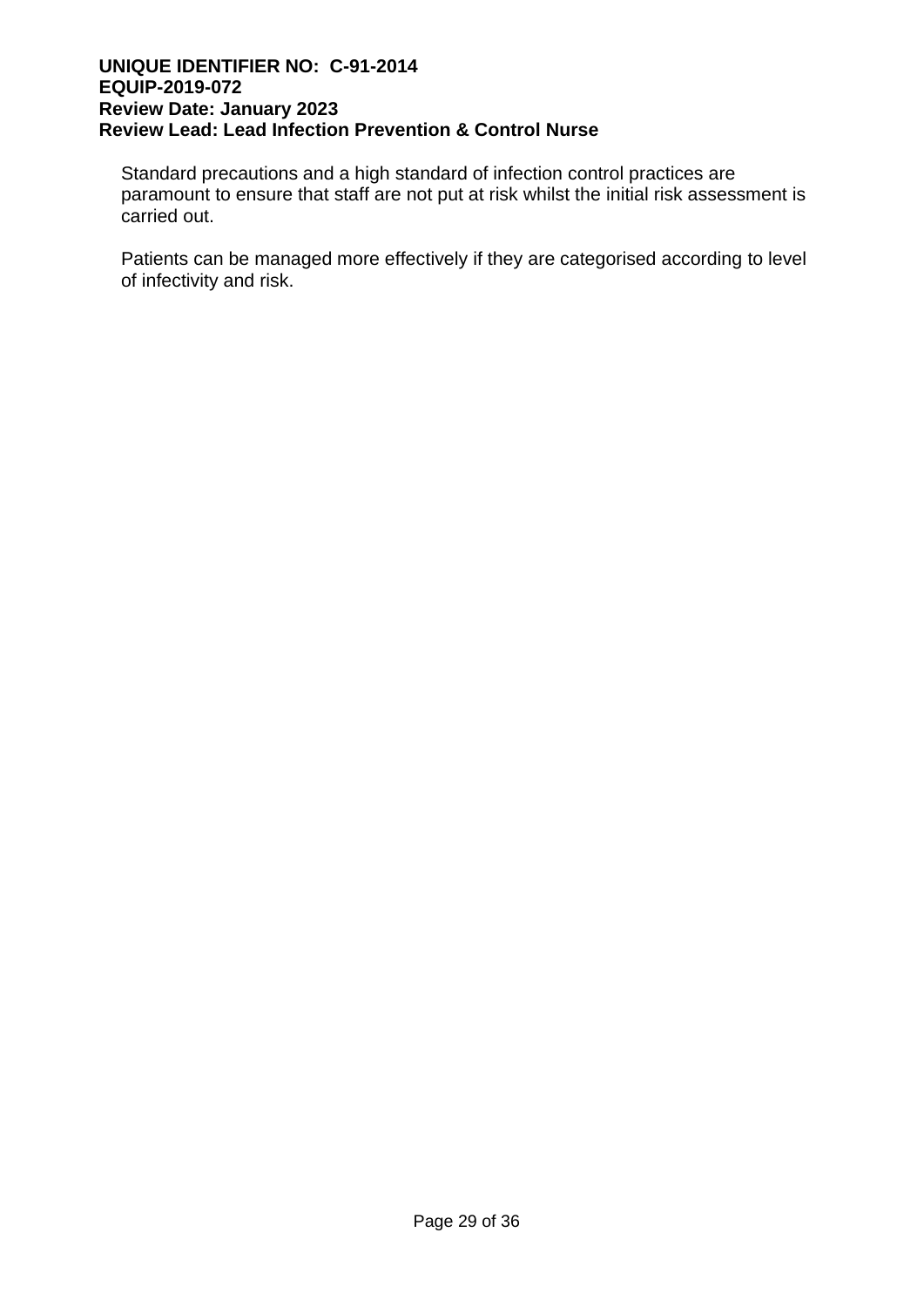# **APPENDIX 4**

# **Donning and doffing PPE**

PPE should be chosen to ensure an adequate barrier to exposure is created and maintained. This will need to be taken into consideration when putting on the various items of PPE. After use, it should be assumed that PPE may be contaminated and an appropriate removal procedure is essential to prevent risks of exposure to the wearer. Consequently, a detailed and pre-defined sequence for donning and doffing items should be developed, implemented and monitored.

Staff should be trained in procedures to don and especially doff PPE, including the correct order to avoid cross contamination, and to check that the RPE with which they are provided fits properly. They must also receive clear instructions on when it is to be used and how it is to be disposed of or, as appropriate, decontaminated, maintained and stored. This training should be held regularly and training records should be kept for all participating individuals.

PPE should be donned before starting procedures likely to cause exposure and only doffed after moving away from a source of exposure.

PPE should not be a source of further contamination e.g. by being removed and left on environmental surfaces.

# **Don PPE in the following order: 'buddy' required to assist**

- 1. Change out of uniform into scrubs
- 2. Perform hand hygiene (alcohol hand gel to visibly clean hands)
- 3. Put on fluid repellent boiler suit (keep hood down)
- 4. Put on boot covers
- 5. Put on 1st pair of gloves (ensure cuffs of gloves are over boiler suit)
- 6. Put on gown fastened at neck and back by 'buddy'
- 7. Put on FFP3 face mask use the FFP3 mask you are fit tested for. If not fit tested and unfamiliar with reusable mask assembly, use disposable FFP3 mask.
- 8. Put on full-face visor
- 9. Put hood up on boiler suit
- 10. Put on 2<sup>nd</sup> pair of surgical gloves (as longer cuffs)

# **Doff (remove) PPE in the following order – 'buddy' required to assist**

Doffing to take place in different room to patient:

CRH: clinic room adjacent to Minors cubicle used

HRI: seated waiting area adjacent to clinic room behind main reception.

- 1. Remove outer gloves: place in yellow clinical waste bag
- 2. Buddy to untie gown at back of waist and then break / tear neck strap. Buddy steps back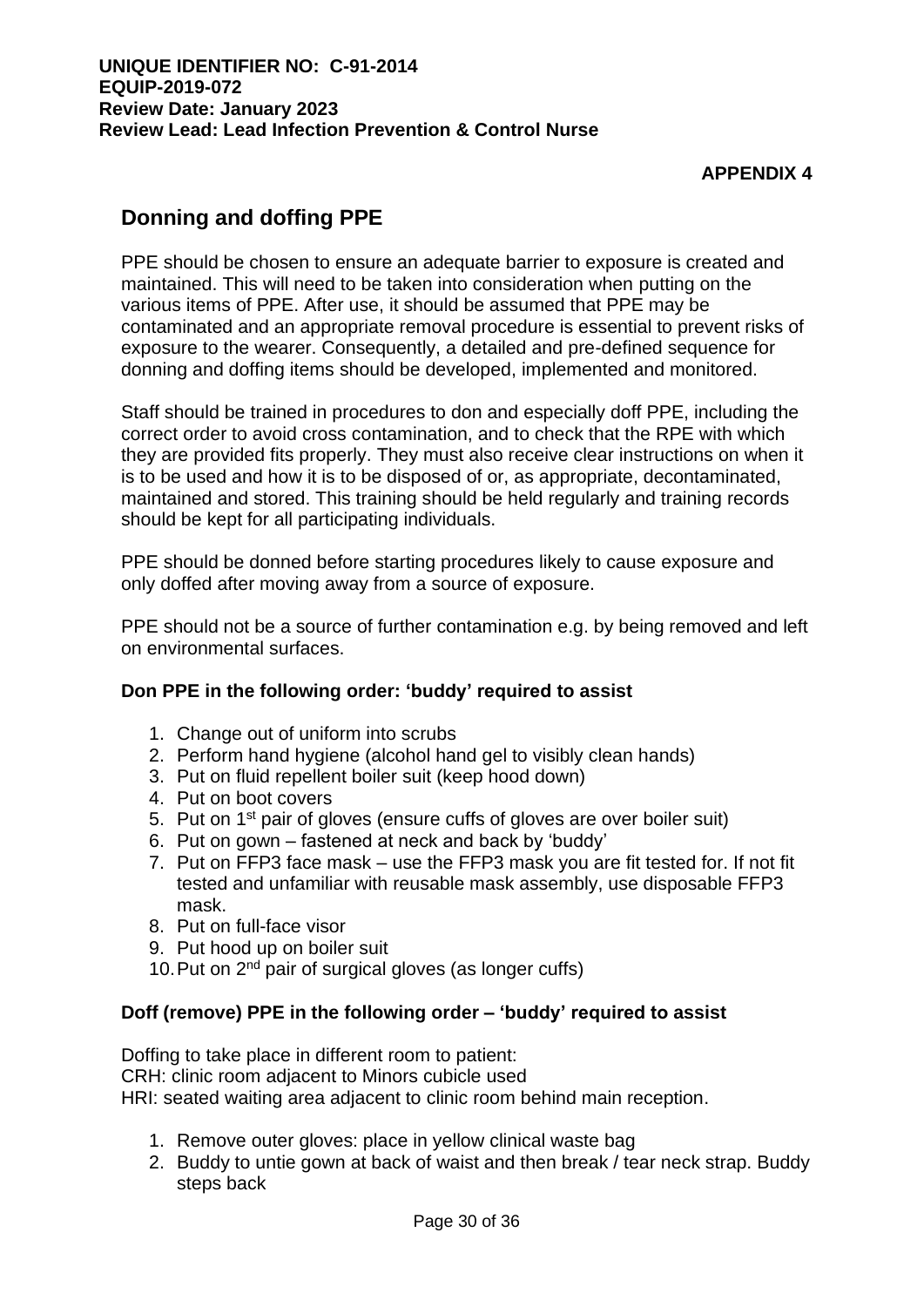#### **UNIQUE IDENTIFIER NO: C-91-2014 EQUIP-2019-072 Review Date: January 2023**

# **Review Lead: Lead Infection Prevention & Control Nurse**

- 3. Remove gown, rolling down and away from you to waist level
- 4. Remove arms from gown: **MAKE SURE GLOVES STAY ON**
- 5. Fold gown and place in yellow clinical waste bag
- 6. Remove boot / shoe covers (from back to front) and discard in waste bag
- 7. Remove boiler suit ensure gloves stay on and hands do not come into contact with scrubs or arms
- 8. Remove gloves and discard in waste bag
- 9. Perform hand hygiene with alcohol hand gel and allow to dry
- 10.Apply a new pair of gloves
- 11.Remove face visor (using elastic straps pulling from the back of the head)
- 12.Remove face mask (use elastic straps, pulling from the back of the head) **place in a separate yellow clinical waste bag to be kept until VHF result is known**
- 13.Remove gloves
- 14.Perform hand hygiene with alcohol hand gel inside the room and outside the room
- 15.Change back to normal uniform **scrubs should be placed in separate yellow clinical waste bag until VHF result known**

#### **Disposal or decontamination**

Following removal, disposable PPE should be placed into the yellow clinical waste bags and treated as infectious waste. If re-usable PPE is unavoidable, it must be decontaminated using an appropriate method prior to storage. The method should be validated as effective against VHF and compatible with the PPE to ensure it is not damaged so that its effectiveness in subsequent use is not compromised.

#### **Storage and Maintenance**

PPE should be suitably stored to prevent accidental damage and contamination. Infrequently used PPE should be subject to stock selection and control procedures with regard to shelf-life to ensure it is available for use at short notice with no deterioration in protective qualities.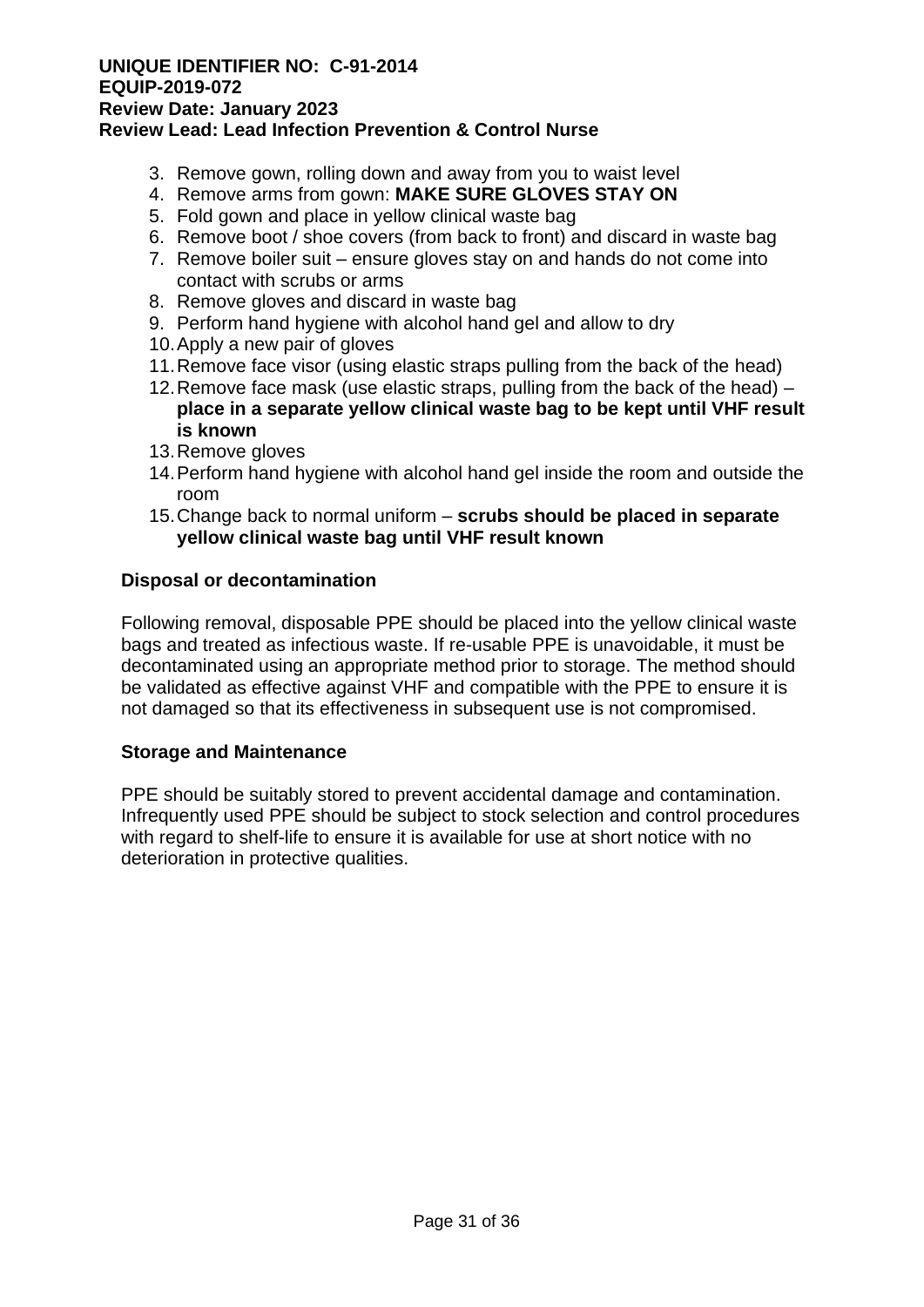# **APPENDIX 5**

# **Waste**

Definition: Category A Infectious Substances

Category A waste is defined as an infectious substance which is carried in a form that, when exposure to it occurs, is capable of causing permanent disability, lifethreatening or fatal disease to humans or animals. Indicative examples of substances that meet Category A criteria can be found at Pages 24-25 of the following link (CHFT Waste Management Policy).

<http://intranet.cht.nhs.uk/chft-documentation/view-document.php?docID=849>

[https://www.gov.uk/government/uploads/system/uploads/attachment\\_data/file/1679](https://www.gov.uk/government/uploads/system/uploads/attachment_data/file/167976/HTM_07-01_Final.pdf) [76/HTM\\_07-01\\_Final.pdf](https://www.gov.uk/government/uploads/system/uploads/attachment_data/file/167976/HTM_07-01_Final.pdf)

## **Category B Infectious Substances**

Category B is defined as any other infectious substance that does not meet the criteria of Category A infectious substances.

• All waste bags within the room of a patient who is suspected of being infected with Ebola must be **Yellow clinical waste bags** (available in the Ebola boxes) which must then be double-bagged – see process below.



**UN approved heavy-duty clinical waste bag**

- Porters should be notified immediately of any suspected Ebola cases: they will then deliver an extra 360 litre bin (For CRH) or 770 litre bin (for HRI) to the waste room (this should clearly be labelled **Cat A Waste**)
- Porters will also deliver a number of 'Wiva bins' and a linen skip (to be used to hold the yellow bags for waste disposal) to the outside of the room where the patient is being nursed
- The yellow clinical waste bags must be placed in a 60 litre Wiva bin prior to removal from the ward / department area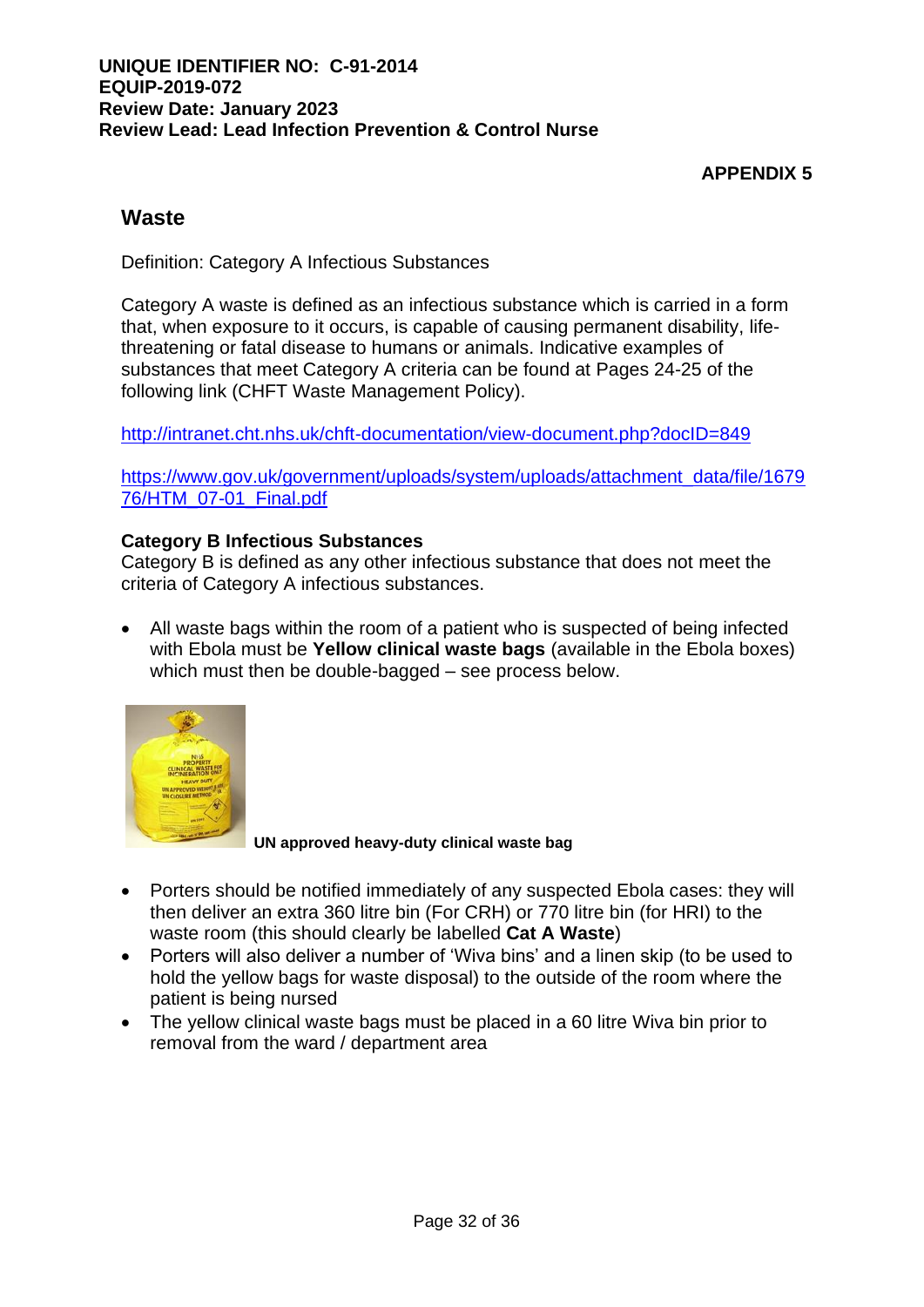The following process should be followed in order to package the waste correctly.

# **Stage 1**

# **Nurse 1 - Inside Isolation Room**

- Place soft waste and linen into a yellow heavy duty clinical waste bag, ensuring the sack is only half full (primary sack). **Add absorbent Gel** e.g. Vernagel
- Only soft/non-sharp items to go directly into bags otherwise must be contained in sharps bin before bagging. As well as clinical sharps, this includes anything physically similar/liable to puncture bags e.g. used cutlery
- Securely tie the clinical waste sack at the neck, dispelling as much air as possible

# **Stage 2**

# **Nurse 2 - outside Isolation Room**

- Place absorbent material (Vernagel sachets) into bottom of wiva bin
- Place an empty heavy duty yellow clinical waste sack (secondary sack) into a rigid leak-proof 60ltr Wiva bin with ½ of the sack folded over the opening of the container
- Prepare a biobin with a heavy duty clinical waste bag for reusable facemasks and scrubs to be placed in after use. These should be sequestered until the diagnosis is made and should only be sent as Category A waste if a positive VHF result comes back
- Nurse 1 places the primary sack into the secondary sack ensuring the bag will fit into the container. Nurse 1 moves away without touching the secondary sack



 **fold over 2nd bag**

# **Stage 3**

- Nurse 2 dispels as much air as possible from the secondary sack and securely ties the sack at the neck; push down the sack leaving approximately 3 or 4 inch gap between the sack and the lid of the container
- If the wiva bin is not filled to full volume, dunnage (e.g. cardboard, foam) should be added to prevent movement of contents
- Nurse 2 places the lid onto the rigid leak proof 60ltr wiva bin and seals it shut, ensuring it is sealed correctly
- Sharps boxes should be wiped down with a virucidal disinfectant (e.g. Tristel) and placed inside the wiva bin
- Do not exceed certified max gross mass when filling [not a problem for 'soft' wastes, may need to be careful if putting in several smaller sharps bins].
- Continue the above process until all of the waste is securely sealed within the leak-proof containers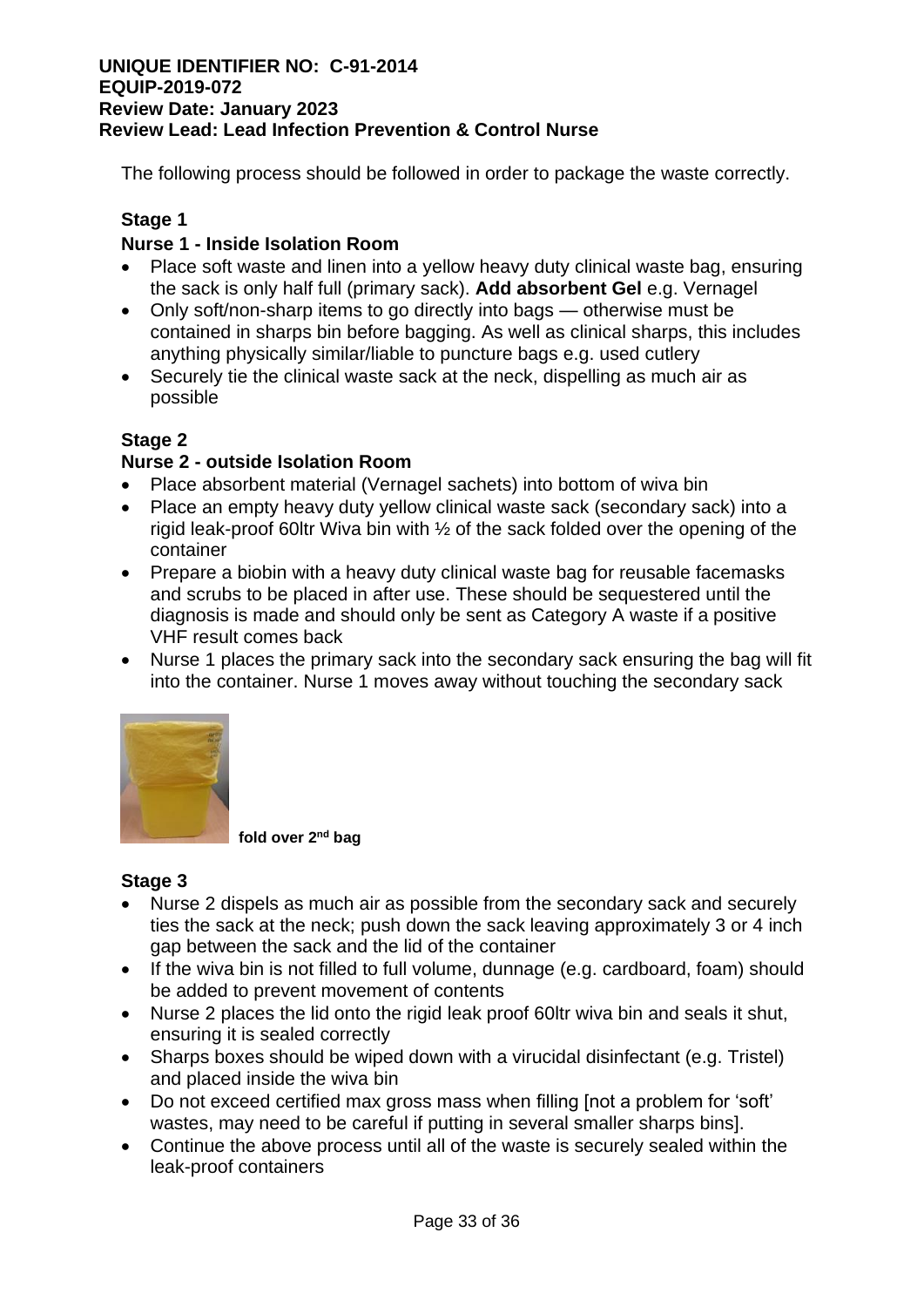- Wipe down the outside of the wiva bin with a virucidal disinfectant (e.g. Tristel)
- Attach a filled out Category A waste / Emergency Contact label to the front of each individual bin (labels contained within the Ebola box)



**Complete emergency details**

# **Stage 4 (for portering staff)**

- Will be wheeled 'cart' (770/360 50H'wheelie bin')
- Must be filled with the more densely-filled 3rd-layer bins at bottom
- 4th layer packaging must not enter the contaminated area
- Voids to be filled with suitable, robust dunnage so that 3rd layer bins don't move around
- Place into bulk bin and call portering services to swap when full

Waste removed from the ward must be taken to the Category A waste secure area.



**PORTERS:** cover the UN3291 label and fit UN 2814 label. Label bins as 'Infectious Substance, Affecting Humans'.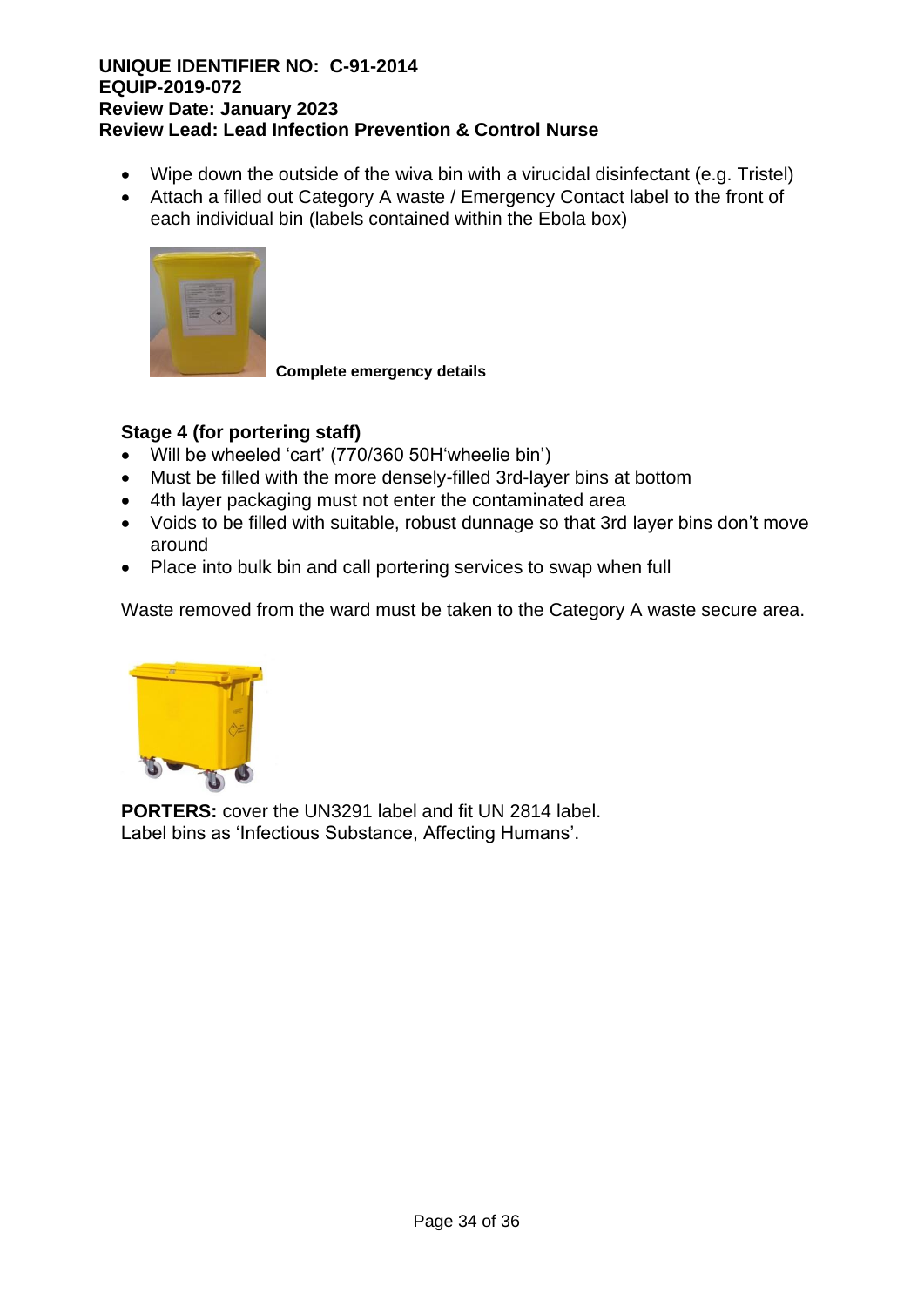# **APPENDIX 6**

**AFTER DEATH CARE:** please refer to Appendix 12 in the following link for full details:

[https://www.gov.uk/government/uploads/system/uploads/attachment\\_data/file/5340](https://www.gov.uk/government/uploads/system/uploads/attachment_data/file/534002/Management_of_VHF_A.pdf) [02/Management\\_of\\_VHF\\_A.pdf](https://www.gov.uk/government/uploads/system/uploads/attachment_data/file/534002/Management_of_VHF_A.pdf)

# **Key points:**

- Staff to wear suitable PPE as for a 'High Risk' case
- The body should be placed in a double body bag (plastic)
- Absorbent material should be placed in each bag e.g. Vernagel (this is available from the IPC Emergency out-of-hours cupboards or from the Ebola boxes in A/E)
- The outside body bag should be cleaned with Tristel
- The bag must be labelled 'High risk of Infection'
- The mortuary staff must be informed